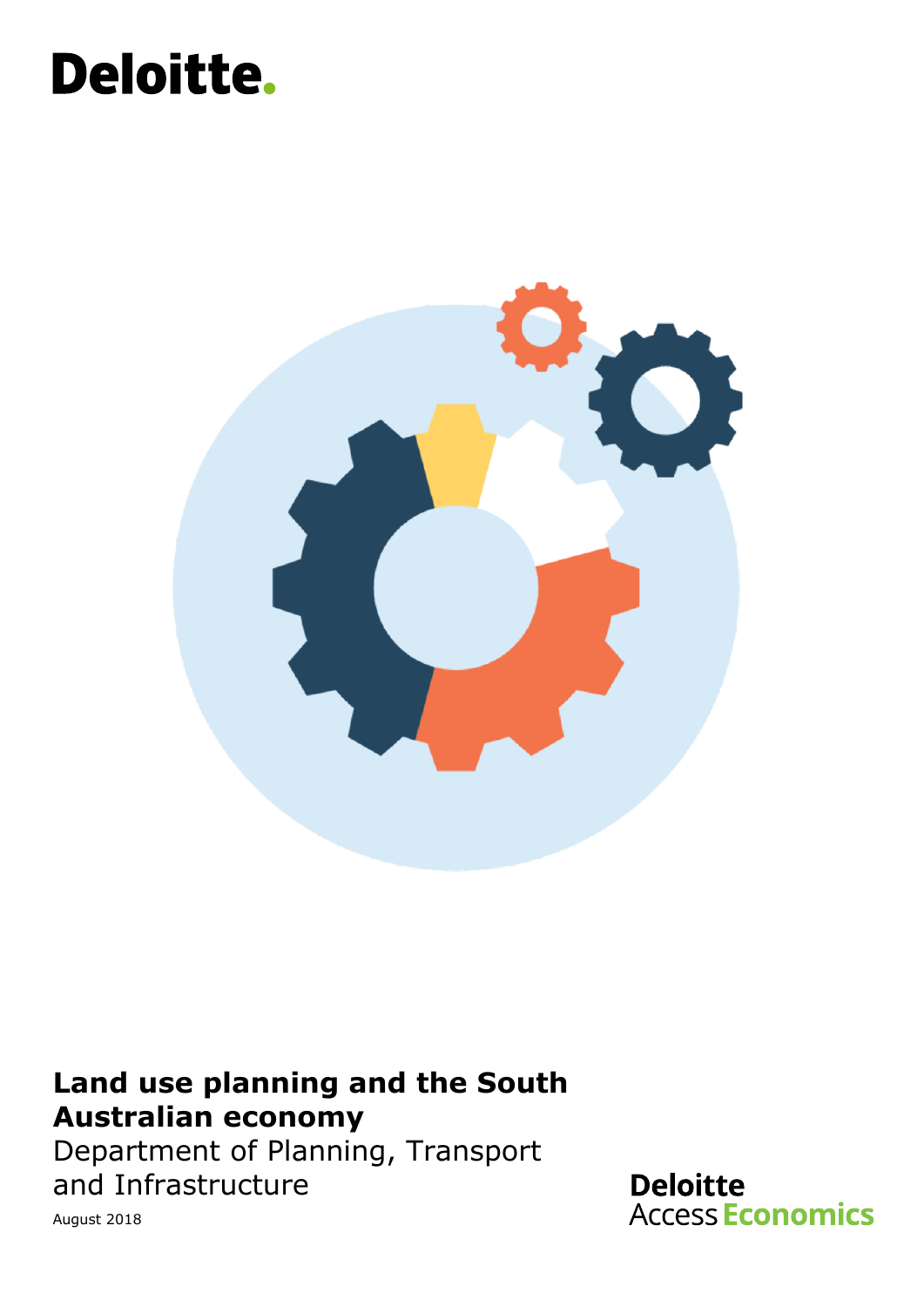### Contents

| List of acronyms             |                                                    |                                                                                                                                                                                                                          | 1                                            |
|------------------------------|----------------------------------------------------|--------------------------------------------------------------------------------------------------------------------------------------------------------------------------------------------------------------------------|----------------------------------------------|
| 1                            | Background                                         |                                                                                                                                                                                                                          | 2                                            |
|                              | 1.1<br>1.2                                         | Purpose and scope of report<br>Topics covered in this report                                                                                                                                                             | $\overline{2}$<br>$\overline{2}$             |
| 2                            |                                                    | Importance of land use planning in optimising productivity                                                                                                                                                               | 3                                            |
|                              | 2.1                                                | Why is land use planning important?                                                                                                                                                                                      | 3                                            |
|                              |                                                    | 2.1.1 The efficiency and effectiveness of functioning cities<br>2.1.2 Changes in land use over time<br>2.1.3 Agglomeration benefits                                                                                      | $\overline{\mathcal{L}}$<br>4<br>5           |
|                              | 2.2<br>2.3                                         | Other levers which work together with land use planning<br>to achieve the benefits of efficient land use<br>Implications for South Australia's new land use planning<br>system                                           | 5<br>6                                       |
| 3                            |                                                    | Trends affecting South Australian land use                                                                                                                                                                               | 7                                            |
|                              | 3.1<br>3.2                                         | South Australia's economic transition<br>Global and local economic trends                                                                                                                                                | 7<br>9                                       |
|                              | 3.2.1<br>3.2.2<br>3.2.3<br>3.2.4                   | Globalisation and emerging markets<br>Environmental impacts<br>Emerging technologies<br>Changing consumer preferences                                                                                                    | 9<br>10<br>11<br>13                          |
|                              | 3.3                                                | Demographic trends in South Australia                                                                                                                                                                                    | 14                                           |
|                              | 3.3.1<br>3.3.2<br>3.3.3<br>3.3.4                   | Population<br>Continuing urbanisation and shrinking rural populations<br>Liveability and attracting labour<br>Increased mobility                                                                                         | 14<br>15<br>16<br>17                         |
|                              | 3.4                                                | South Australia's competitive advantages and<br>implications for planning directions                                                                                                                                     | 17                                           |
|                              | 3.4.1<br>3.4.2<br>3.4.3<br>3.4.5<br>3.4.6<br>3.4.8 | International education<br>Energy and resources<br>Tourism<br>3.4.4 Agribusiness<br>Defence industries<br>Health and medical industries<br>3.4.7 Creative industries<br>Professional and information technology services | 17<br>18<br>19<br>19<br>20<br>21<br>21<br>22 |
|                              | 3.5                                                | Implications for South Australia's land use and the new<br>land use planning system                                                                                                                                      | 22                                           |
| Limitation of our work<br>24 |                                                    |                                                                                                                                                                                                                          |                                              |
|                              | General use restriction<br>24                      |                                                                                                                                                                                                                          |                                              |

Deloitte refers to one or more of Deloitte Touche Tohmatsu Limited, a UK private company limited by guarantee, and its network of member firms, each of which is a<br>legally separate and independent entity. Please see www.del

The entity named herein is a legally separate and independent entity. In providing this document, the author only acts in the named capacity and does not act in any<br>other capacity. Nothing in this document, nor any related

Liability limited by a scheme approved under Professional Standards Legislation.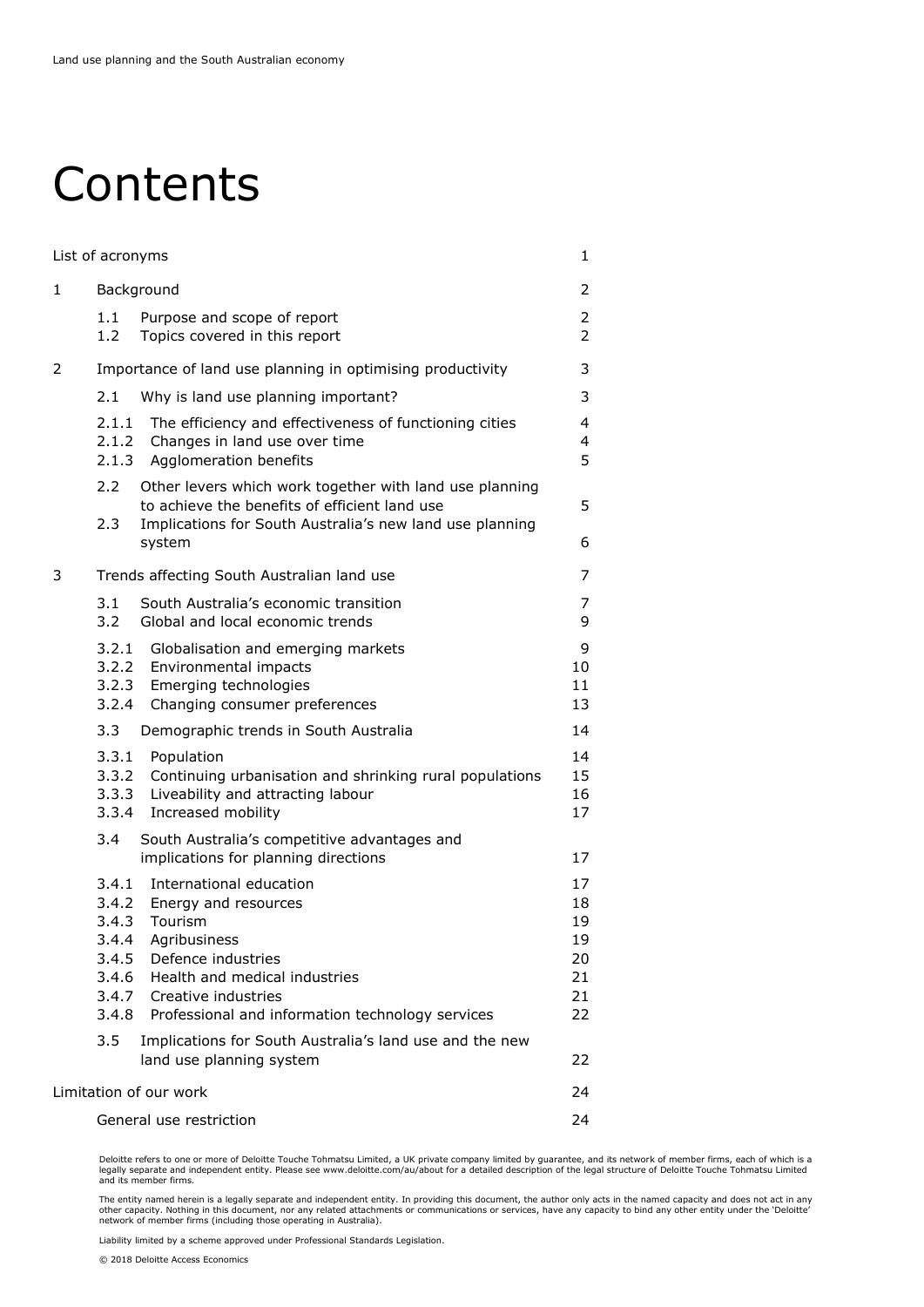# <span id="page-2-0"></span>List of acronyms

| <b>Acronym</b> | <b>Full term</b>                                                |  |
|----------------|-----------------------------------------------------------------|--|
| AI             | Artificial intelligence                                         |  |
| CSIRO          | Commonwealth Scientific and Industrial Research<br>Organisation |  |
| <b>DPTI</b>    | Department of Planning, Transport and Infrastructure            |  |
| <b>FAO</b>     | Food and Agriculture Organisation                               |  |
| GDP            | Gross domestic product                                          |  |
| <b>GVA</b>     | Gross value added                                               |  |
| ICT            | Information and communications technology                       |  |
| OECD           | Organisation for Economic Co-operation and Development          |  |
| PIRSA          | Primary Industries and Resources South Australia                |  |
| TOD            | Transit-oriented development                                    |  |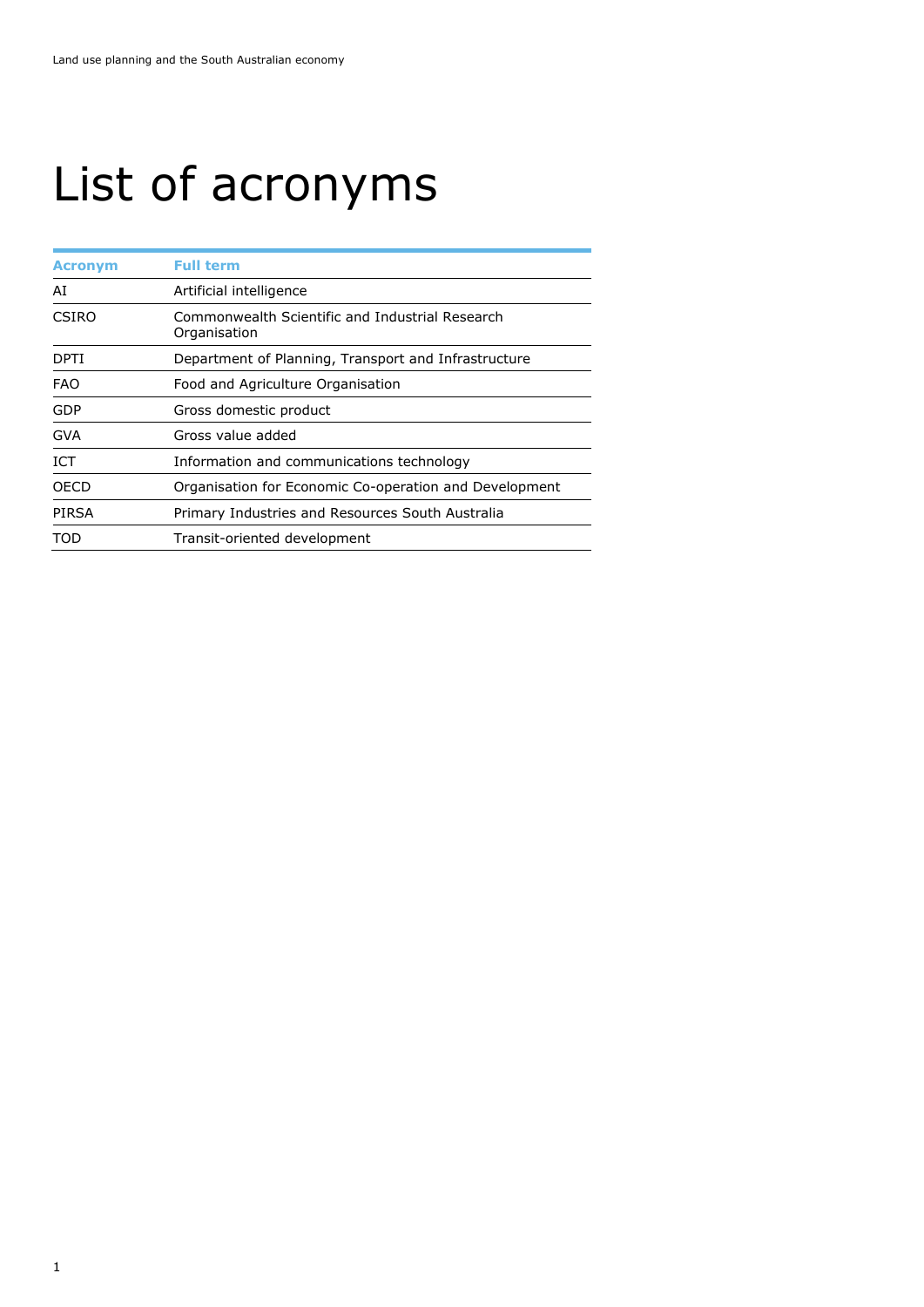### <span id="page-3-0"></span>1 Background

#### <span id="page-3-1"></span>**1.1 Purpose and scope of report**

The Department of Planning, Transport and Infrastructure (DPTI) is leading the development of a new land-use planning and development system in South Australia. The *Planning, Development and Infrastructure Act 2016*  (the Act) is being progressively introduced to replace the *Development Act 1993* to enable a more efficient, responsive and effective planning system.

South Australia's economy is in a state of transition, from a manufacturingbased economy to one with a growing services sector, influenced by technological advancements, increased globalisation and environmental change and policies. These factors will affect what we produce and how we produce it, and the land required for retail, commercial, industrial and primary production activities, which in turn have implications for residential and recreational lands, plus social and economic infrastructure requirements.

The Act will seek to reflect the state's changing economic drivers and to optimise South Australia's economic opportunities, as well as social and environmental outcomes, from a planning perspective.

DPTI engaged Deloitte Access Economics to develop certain parts of its *Productive Economy Discussion Paper*, which will support consultation on the new Planning and Design Code.

#### <span id="page-3-2"></span>**1.2 Topics covered in this report**

This report considers the importance of optimised land use planning in driving enhanced economic outcomes through improved productivity. It discusses the major trends affecting South Australia's land use.

Chapter 2 outlines why land use planning is important for effective development, as well as describing some of the associated implications of the new planning system.

Chapter 3 details a range of issues expected to influence the shape of South Australia's economy, and the land use implications. These include the global and local economic trends affecting the state, South Australia's demographic trends, and the implications of these trends on South Australia's land use and planning.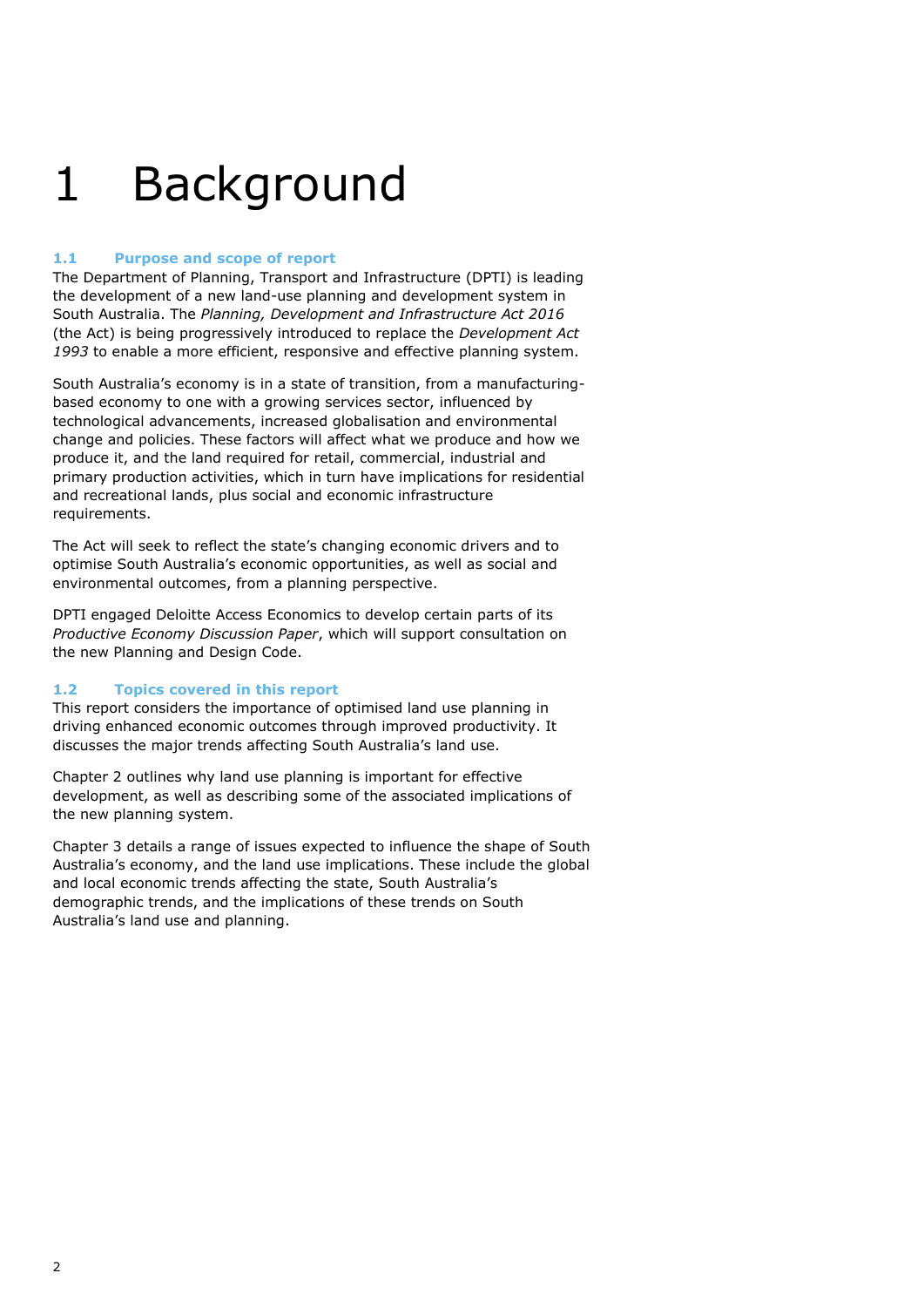# <span id="page-4-0"></span>2 Importance of land use planning in optimising productivity

#### <span id="page-4-1"></span>**2.1 Why is land use planning important?**

Land use planning is the decision-making process relating to the allocation and development of land across a range of often competing, and sometimes conflicting, uses. $<sup>1</sup>$  $<sup>1</sup>$  $<sup>1</sup>$ </sup>

Optimal land use planning may promote economic benefits,<sup>[2](#page-4-3)</sup> balanced with social and environmental priorities, $3$  by:

- Prioritising efficient land use and minimising negative externalities
- Ensuring adequate provision of public goods and amenities
- Encouraging more compact developments, to achieve greater efficiencies in providing public services and reducing the cost of urban sprawl
- Driving agglomeration, to promote productivity
- Improving transport options and outcomes (e.g. number of services, service costs, congestion)
- Providing more certainty, and lower development transaction costs.

Conversely, inappropriate land use planning may restrict the quality of living and productive use of land for generations, $4$  by allowing an over- or under-allocation of one or more land uses, or through developments placed in sub-optimal locations.[5](#page-4-6)

<https://core.ac.uk/download/pdf/4824360.pdf>.

<span id="page-4-2"></span> $1$  Raghu Babu Nukala and Dieter Mutz, 'Strategic Approach for Sustainable Land Use in an Emerging Country – Case of India' (Paper presented at the 2015 World Bank Conference of Land and Poverty, The World Bank, Washington DC, 23-27 March 2015); Nancy E. Bockstael and Elena G. Irwin, Economics and the Land-Use Environment Link (August 1999)

<sup>&</sup>lt;http://ageconsearch.umn.edu/bitstream/197860/2/agecon-maryland-99-04.pdf>; Graciela Metternicht, 'Land Use Planning' (Global Land Outlook Working Paper, United Nations Convention to Combat Desertification, 2017)

<span id="page-4-3"></span><sup>&</sup>lt;https://static1.squarespace.com/static/5694c48bd82d5e9597570999/t/593a42d71 97aea88458703df/1496990441721/Land+Use+Planning+\_\_G\_Metternicht.pdf>. <sup>2</sup> Jae Hong Kim, 'Land Use, Spatial Structure, and Regional Economic Performance: Assessing the Economic Effects of Land Use Planning and Regulation' (PhD Dissertation, University of Illinois, 2010)

<span id="page-4-4"></span><sup>3</sup> Douglass B Lee, Jr 'Land Use Planning as a Response to Market Failure' in Judith Innes de Neufville (ed), *The Land Use Policy Debate in the United States* (Springer, 1981).

<span id="page-4-5"></span><sup>4</sup> Planning Institute of Australia, *The value of planning* (August 2017)

<sup>&</sup>lt;https://www.planning.org.au/documents/item/8330>.

<span id="page-4-6"></span><sup>5</sup> Productivity Commission, 'Performance Benchmarking of Australian Business Regulation: Planning, Zoning and Development Assessments' (Research Report, Volume 1, 2011) <https://www.pc.gov.au/inquiries/completed/regulationbenchmarking-planning/report/planning-volume1.pdf>.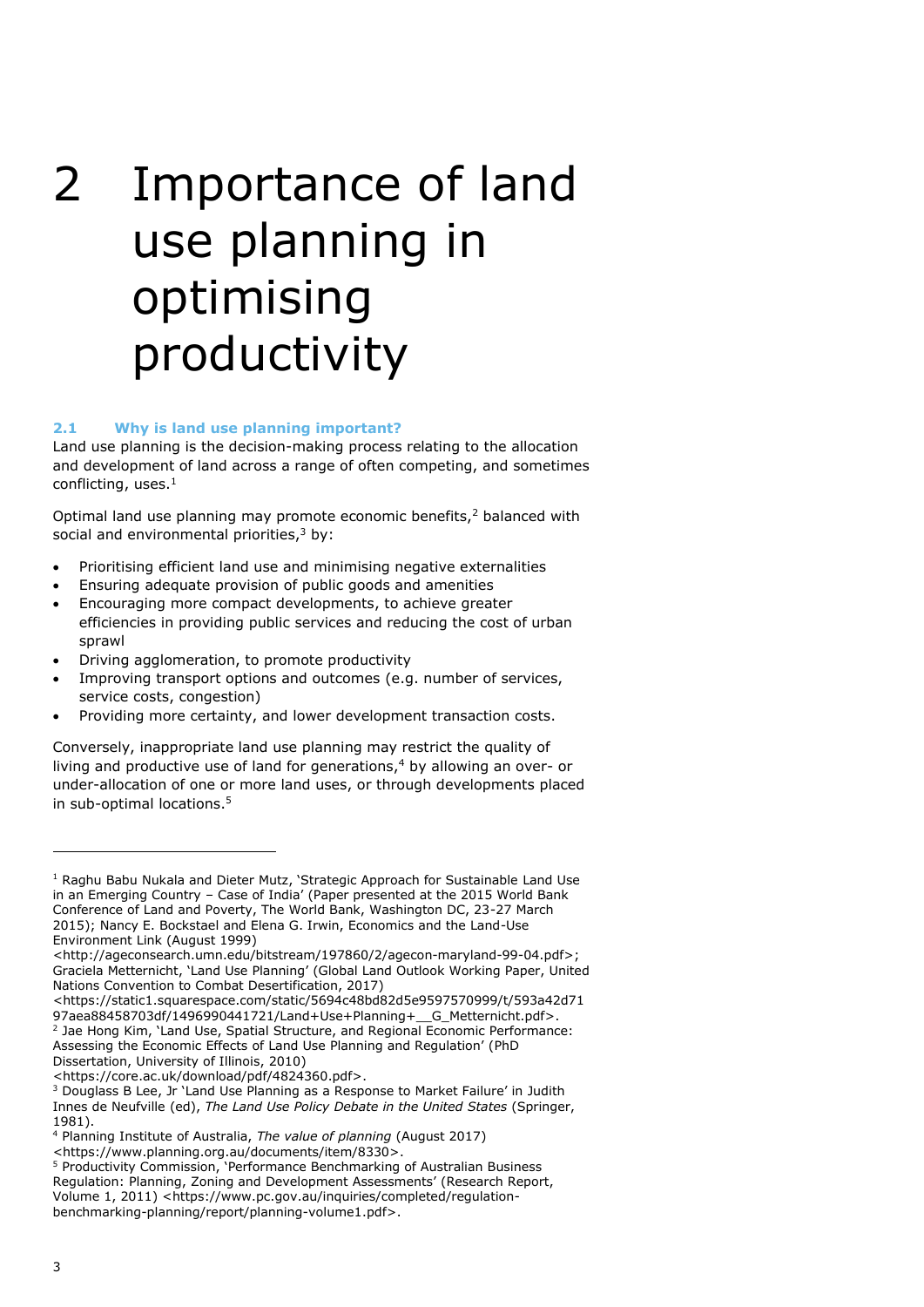The following sections describe how planning impacts different dimensions of economic productivity.

#### <span id="page-5-0"></span>**2.1.1 The efficiency and effectiveness of functioning cities**

Land use planning affects both the efficiency and effectiveness of cities and regional areas.[6](#page-5-2)

Efficiency relates to the optimal allocation of land uses (and infrastructure), by balancing the benefits and costs of current and future uses of the land – whether it be residential development, employment lands or other productive uses.

Transport infrastructure must be planned to facilitate the effective movement of people and goods across and between cities and regions. This will ensure costs are minimised for:

- Individuals, in terms of commuting and the accessibility of amenities and services
- Businesses, through more effective freight networks
- Governments, as a result of higher infrastructure patronage.

#### <span id="page-5-1"></span>**2.1.2 Changes in land use over time**

Land use planning initiatives not only consider current land uses and potential, but also future demands and uses. Urban boundaries and transport are typically planned with a long-term horizon. Centre policies may take a more medium-term view.

All policies, however, need to be flexible enough to take into account unexpected or rapid changes in, for example, industry competitiveness or population growth – issues that are typically beyond the control of the State Government. As an example, land use planning may decide to increase density in centres, rather than expand the urban boundary, to accommodate faster growth.

Protecting future infrastructure corridors may also be a way to improve productivity. The benefits of effective corridor protection include:[7](#page-5-3)

- Improving certainty of future infrastructure networks
- Avoiding the need to purchase developed land and demolish structures, with their associated high economic and social costs
- Avoiding the need for tunnelling, which comes at a significant premium to surface infrastructure, especially for rail routes.<sup>[8](#page-5-4)</sup>

<https://www.pc.gov.au/\_\_data/assets/pdf\_file/0004/135895/subdr185-attachmentinfrastructure.pdf>; Infrastructure Australia, *Corridor Protection: Planning and investing for the long term* (2017) <http://infrastructureaustralia.gov.au/policypublications/publications/files/CorridorProtection.pdf>.<br><sup>8</sup> Infrastructure Australia *Office of the Infrastructure C* 

<span id="page-5-2"></span>Productivity Commission, 'Performance Benchmarking of Australian Business Regulation: Planning, Zoning and Development Assessments' (Research Report, Volume 1, 2011) <https://www.pc.gov.au/inquiries/completed/regulationbenchmarking-planning/report/planning-volume1.pdf>; Food and Agriculture Organisation of the United Nations, *Land use Planning* (2018)

<sup>&</sup>lt;http://www.fao.org/sustainable-forest-management/toolbox/modules/land-useplanning/basic-knowledge/en/>.

<span id="page-5-3"></span><sup>7</sup> Infrastructure Australia, *Office of the Infrastructure Coordinator: Development of a National Corridor Protection Strategy* (2013)

<span id="page-5-4"></span>Infrastructure Australia, *Office of the Infrastructure Coordinator: Development of a National Corridor Protection Strategy* (2013)

<sup>&</sup>lt;https://www.pc.gov.au/\_\_data/assets/pdf\_file/0004/135895/subdr185-attachmentinfrastructure.pdf>.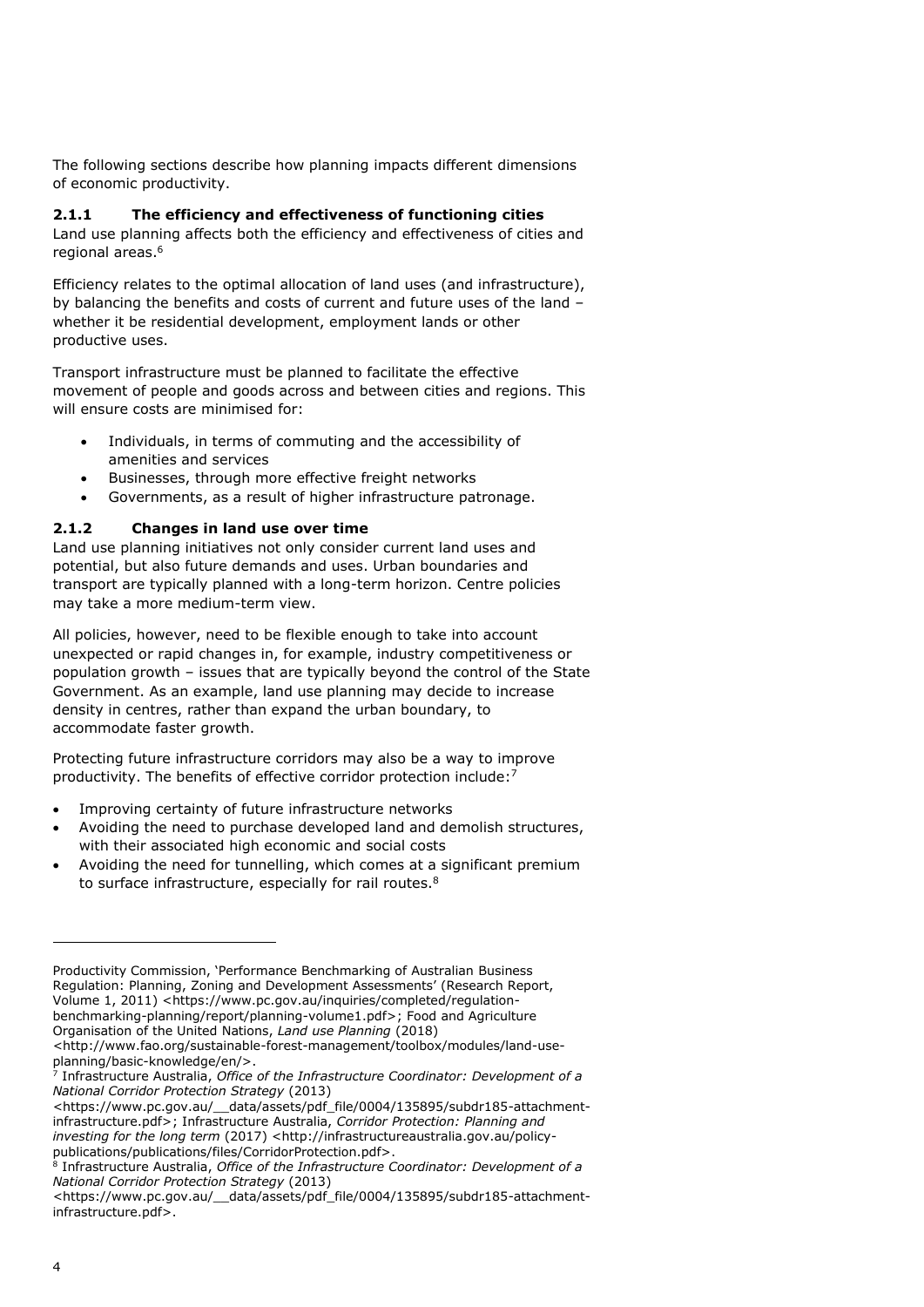Land use planning also needs to take into account technological advances that could alter the densities and activities of particular land areas, such as:

- a reduced requirement for office floor space due to hot-desking and teleworking
- smaller parking space requirements due to increased ride-sharing and autonomous vehicle usage
- $\bullet$  increased warehousing needs for data storage.<sup>[9](#page-6-2)</sup>

#### <span id="page-6-0"></span>**2.1.3 Agglomeration benefits**

The economies of agglomeration are the benefits seen to occur through concentrated and well-connected clusters of organisations in close physical proximity.<sup>[10](#page-6-3)</sup> The best known of these is Silicon Valley in the United States, while examples in South Australia include the Tonsley Precinct and Adelaide BioMed City. These benefits can occur through a number of different mechanisms:[11](#page-6-4)

- Primarily, co-location reduces transport costs and promotes more efficient supply chains
- Industry concentrations improve choice of employees for organisations, and choice of organisations for employees
- Innovation and knowledge spillovers are seen to occur through collaboration or 'bump' spaces; a well-designed precinct allows for both formal and informal meetings to promote commercialisation of research.

Each of the above mechanisms can produce improved productivity outcomes, and has led to the increased planning of specialised precincts both in Australia and internationally, usually around transport hubs.

#### <span id="page-6-1"></span>**2.2 Other levers which work together with land use planning to achieve the benefits of efficient land use**

There are a number of other levers that can influence or determine land use outcomes. These may be complementary, or in opposition, to state-level land use planning objectives and regulation. Some of these levers include:

- **Taxation** may be used to encourage (capital gains tax relief) or discourage (stamp duty) development
- **Infrastructure funding** a wide range of funding initiatives exist to promote investment in social and economic infrastructure that can support land use objectives, particularly in regional centres
- **Planning regulation** at the local government level conflict is most commonly seen around optimal levels of development and density
- **Subsidies** have been widely used to attract industry or individual businesses to specific areas, to promote commercial land use. Such policies, in addition to the cost to taxpayers, may create risks for the regions hosting those industries, should costs subsequently be

Infrastructure Australia*, Corridor Protection: Planning and investing for the long term* (2017) <http://infrastructureaustralia.gov.au/policy-

<span id="page-6-2"></span>publications/publications/files/CorridorProtection.pdf>. <sup>9</sup> Productivity Commission, 'Realising the productive potential of land' (Supporting

Paper No 10, Shifting the Dial: 5 Year Productivity Review, 3 August 2017)

<sup>&</sup>lt;https://www.pc.gov.au/inquiries/completed/productivity-

review/report/productivity-review-supporting10.pdf>.

<span id="page-6-4"></span><span id="page-6-3"></span><sup>10</sup> Edward L Glaeser, *Agglomeration Economics* (University of Chicago Press, 2010) 1.  $11$  Ibid.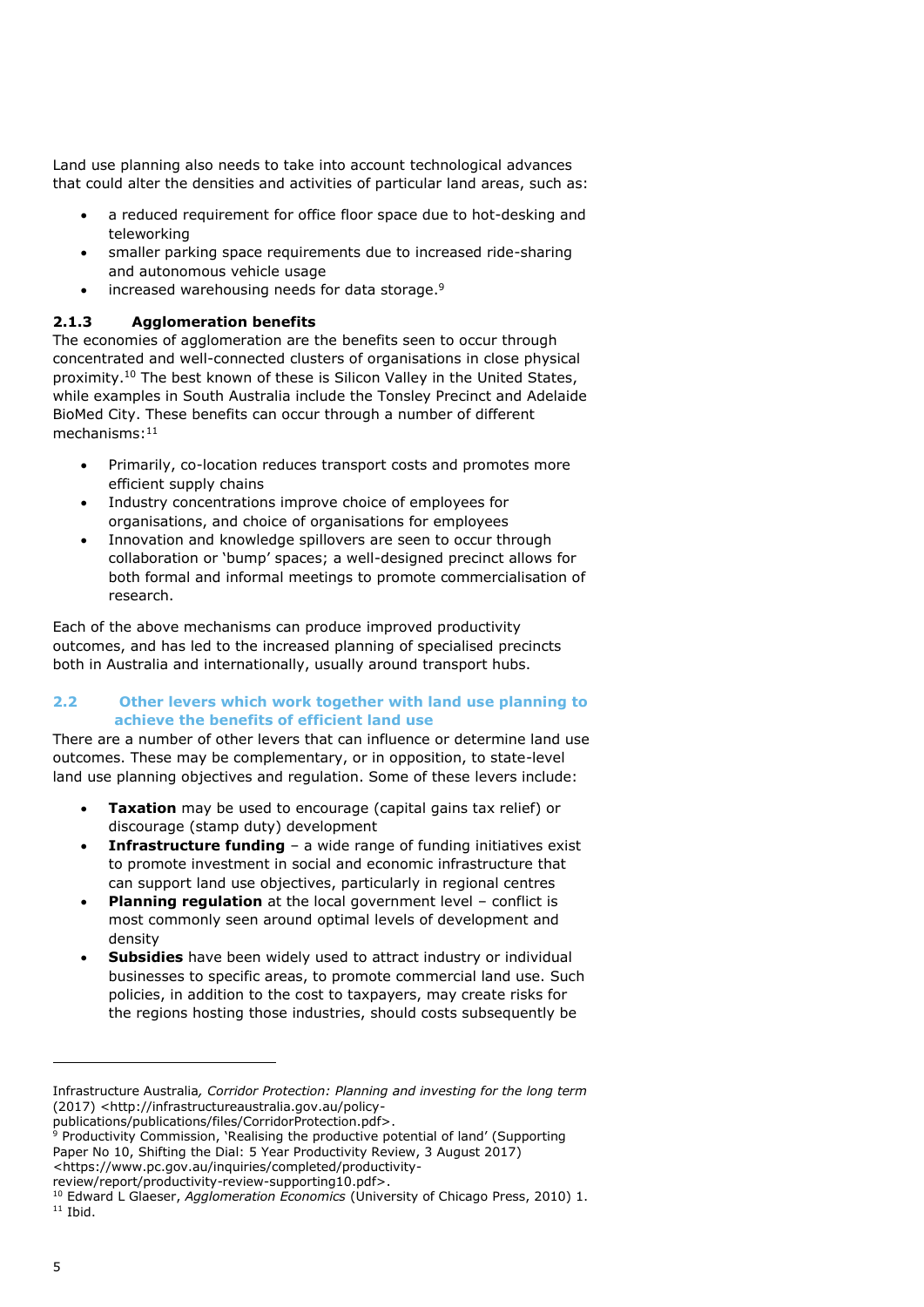deemed to outweigh the benefits, as seen with the Australian car manufacturing sector

 **Environmental policies**, for example, in relation to water usage or biodiversity management, can have significant implications for land use outcomes.

It is also important to note that designating land use for economic purposes, even when done at optimal efficiency, does not guarantee demand for that land. Firms may be attracted to locations that offer industry agglomeration benefits, but will weigh up the benefits against considerations such as local labour supply and skills, sovereign risk, technology infrastructure, and liveability.

At the same time, land use planning systems may not always achieve optimal objectives. For example, land use planning may diminish competition by 'constraining the supply of urban land, concentrating market power and creating barriers to entry for new businesses.'[12](#page-7-1) These unintended effects should be considered in the design of land use planning systems.

#### <span id="page-7-0"></span>**2.3 Implications for South Australia's new land use planning system**

Through the new Planning and Design Code, South Australia has the opportunity to ensure that land use planning aligns closely with the economic opportunities expected to arise over coming years, while ensuring robust social and environmental outcomes.

Optimal outcomes can be ensured by:

- Establishing urban boundaries that balance economic, social and environmental objectives
- Focusing on designation of:
	- o employment lands and precincts, to support industry clustering
	- o activity and mixed use centres, to promote access for individuals to jobs, diverse and affordable housing options, services and amenity
- Supporting transport-oriented development, to reduce costs for Government, industry and residents
- Conserving natural environments, biodiversity and agricultural lands within and around urban boundaries.

In meeting these objectives, Government will also need to consider the macroeconomic environment and opportunities that will underpin demand for all land use types. These are discussed in detail in the following chapter.

<span id="page-7-1"></span><sup>12</sup> Ian Harper et al, *Australian Government Competition Policy Review – Final Report*  (2015) <http://competitionpolicyreview.gov.au/final-report/>.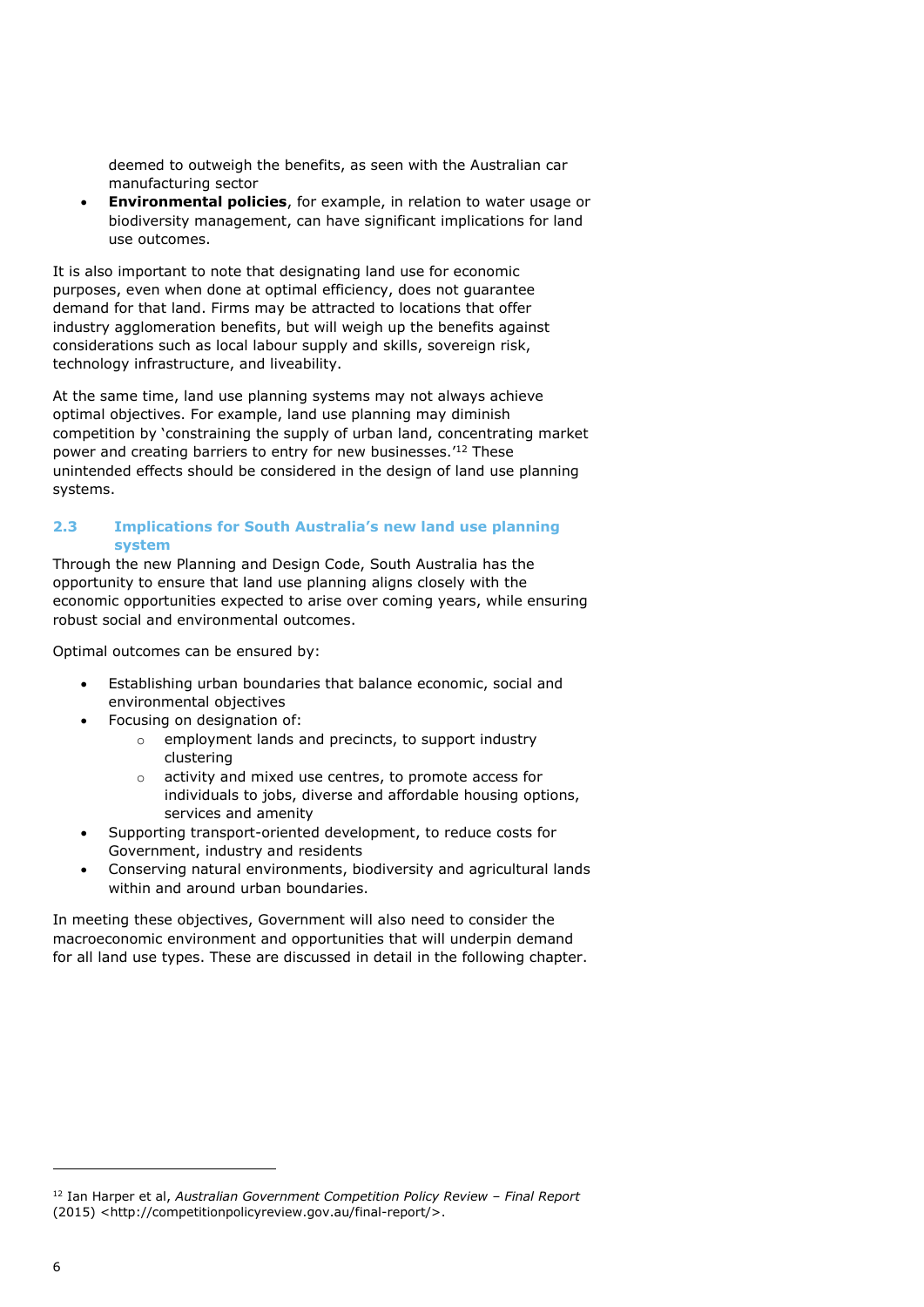## <span id="page-8-0"></span>3 Trends affecting South Australian land use

#### <span id="page-8-1"></span>**3.1 South Australia's economic transition**

The South Australian economy has been in a state of transition in recent decades. The state's economy was historically rooted in agriculture and manufacturing, but manufacturing has declined in importance over the past two decades - decreasing from 16 per cent of gross value added  $(GVA)^{13}$  $(GVA)^{13}$  $(GVA)^{13}$  in 1990 to 8 per cent in 2017. Some services industries have grown to fill the gap left by manufacturing, including health care and financial services.

Chart 3.1: Industry shares of gross value added, 1989-90 and 2016-17



Source: Australian Bureau of Statistics<sup>[14](#page-8-3)</sup>

Changes in South Australia's goods exports provide a more granular way of considering how the economy has transitioned over time. In 1965-66, South Australia had a strong agricultural industry: wool and wheat comprised nearly half of the state's total goods exports in value terms. [15](#page-8-4) But around 40 years later, road vehicles had emerged as a leader, comprising 18 per cent of goods exports in 2001-02. At the same time, exports of some agricultural commodities declined – particularly wheat –

<span id="page-8-2"></span><sup>&</sup>lt;sup>13</sup> Gross value added is the value of output at basic prices minus the value of intermediate consumption at purchasers' prices. The term is used to describe gross product by industry and by sector.

<span id="page-8-3"></span><sup>14</sup> Australian Bureau of Statistics, *Australia National Accounts: State Accounts, 2016- 17,* cat. no. 5220.0 (17 November 2017).

<span id="page-8-4"></span><sup>15</sup> Commonwealth Bureau of Census and Statistics, *Oversea Trade 1966-67* (June 1966).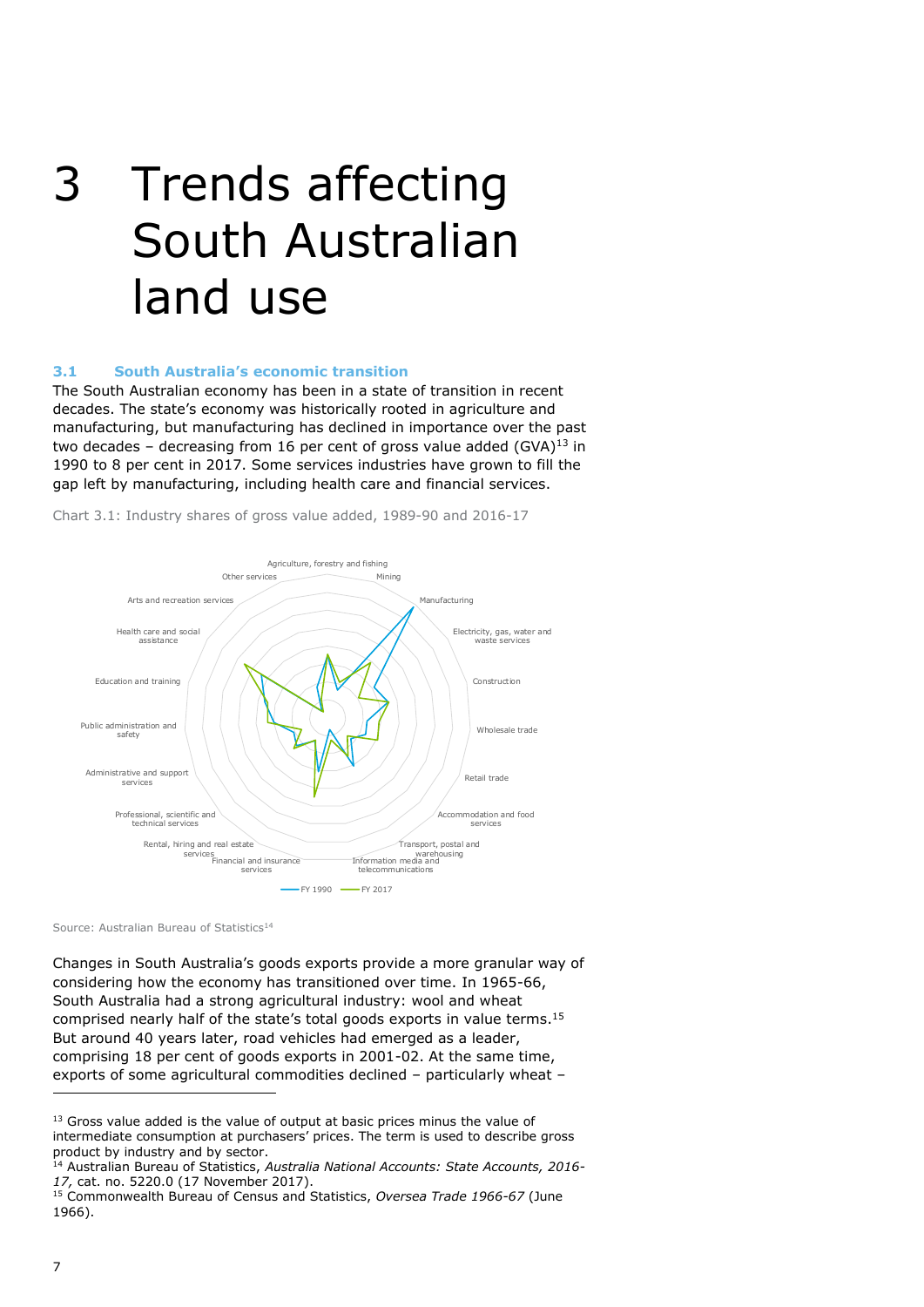due to the Millennium Drought. Exports of alcoholic beverages also increased significantly, and they remain South Australia's largest export today. Alcoholic beverages have effectively replaced wool as South Australia's largest goods export in value terms, while road vehicle exports will cease following the closure of Holden. As in the 1960s, agricultural and mining commodities are the most significant contributors to South Australian exports, as shown in Chart 3.2.

Chart 3.2: South Australia's most significant goods exports by value, year ending April 2018



Source: Australian Bureau of Statistics<sup>[16](#page-9-0)</sup>

While exports only represent around 14 per cent of the state's production, these trends illustrate how the economy has transitioned in terms of what is produced. At the same time, services exports have grown significantly – from \$9.8 million in 1999 to \$3.2 billion in 2017 – driven by tourism and international education, although technical services are increasing in importance. This reflects the changing nature of the economy, and also how land is being used differently over time. The types of economic production which occurred 50 years ago are often not the same as those which occur today, and require different land uses and considerations.

In terms of the economy more broadly, South Australia's performance has generally fallen behind other jurisdictions. For example, since 1978, South Australia's unemployment rate has averaged 0.8 percentage points higher than the national unemployment rate. $17$  The negative economic outlook in the early 1990s saw net interstate migration increase (i.e. more people leaving South Australia to move interstate), with the largest proportion being those aged 15 to 34.[18](#page-9-2)

<span id="page-9-0"></span><sup>16</sup> Australian Bureau of Statistics, *International Trade in Goods and Services April 2018,* cat. no. 5368.0 (7 June 2018).

<span id="page-9-1"></span><sup>17</sup> Australia Bureau of Statistics, *Labour Force, Australia, May 2018,* cat. no. 6202.0 (14 June 2018).

<span id="page-9-2"></span><sup>18</sup> Australia Bureau of Statistics, *Migration, Australia 2015-16,* cat. no. 3412.0 (30 March 2017).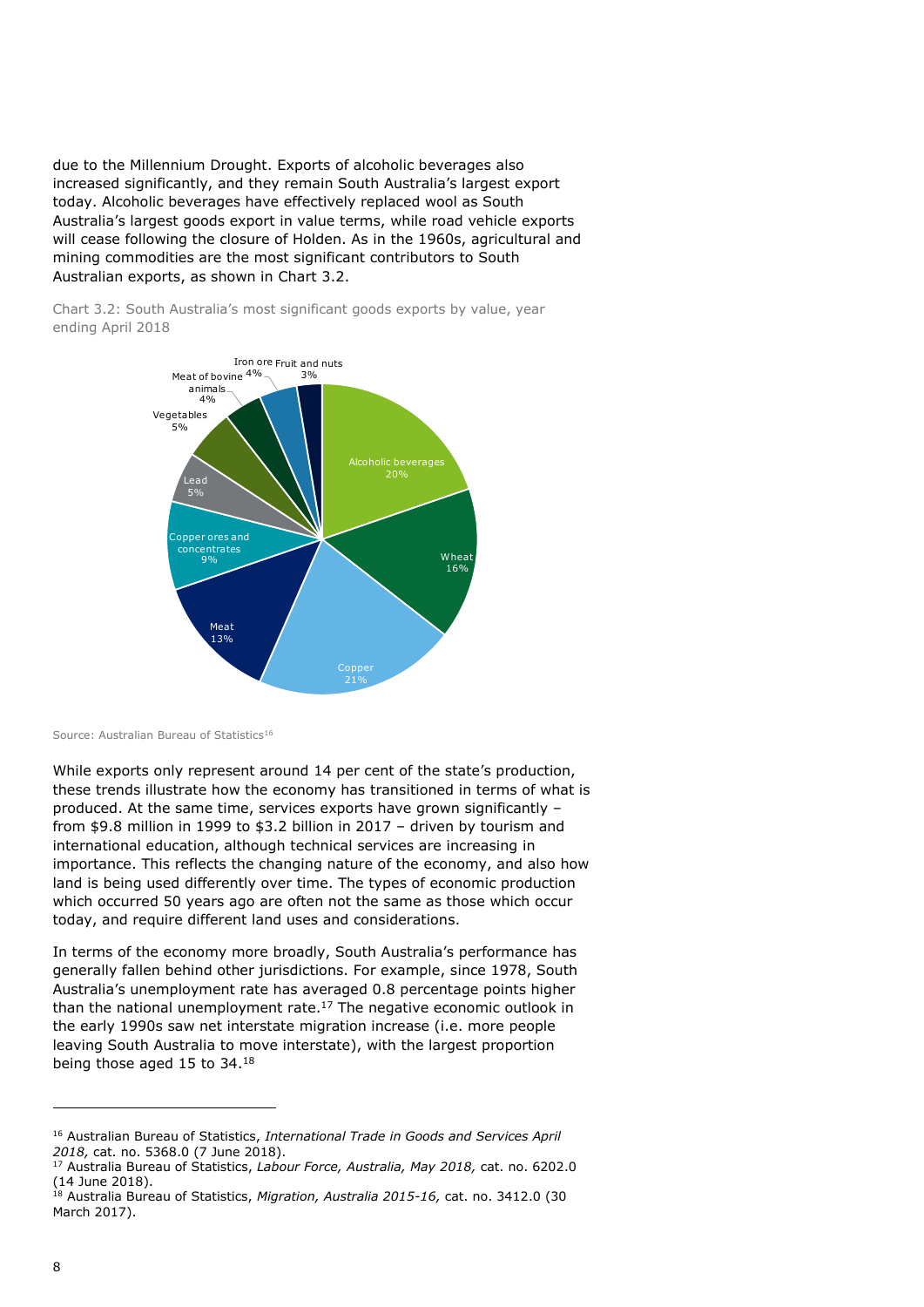Due to its declining share of Australia's population, as well as a different industry mix compared to other jurisdictions, South Australia's share of Australian gross domestic product (GDP) has decreased over time, from 7.7 per cent in [19](#page-10-2)90 to 5.9 per cent in 2017.<sup>19</sup>

However, despite the negative picture painted in recent times, South Australia's economy is still growing and performing relatively well. The South Australian economy grew 2.2 per cent in 2017, exceeding Queensland, Tasmania, Western Australia and Australia as a whole.[20](#page-10-3)

The planning system can play an important role in ensuring that this aspect of the policy environment is appropriate to leverage South Australia's competitive advantages and support growth, as outlined in Section [3.4.](#page-18-1)

#### <span id="page-10-0"></span>**3.2 Global and local economic trends**

South Australia's current economic position and the transition seen in recent decades is a product of both global and local economic trends. These pressures will continue to have an impact on South Australia's economy. The trends considered in the following sections include:

- Globalisation and emerging markets
- Environmental impacts
- Emerging technologies
- Changing consumer preferences.

#### <span id="page-10-1"></span>**3.2.1 Globalisation and emerging markets**

Globalisation has enabled economies around the world to integrate through the free movement of goods, services, capital and labour across borders, while the increase in technological innovations is also promoting global trade. $21$ 

Globalisation is affecting both demand and supply in South Australia, and across developed nations as a whole. On the demand side, Australia's close proximity to Asia is providing access to new markets, with more than 3 billion people in Asia becoming part of the middle class by 2030.<sup>[22](#page-10-5)</sup> Asia's economic shift will see a new set of opportunities for Australia and South Australia, as exports to Asian countries shift to higher value goods and services,<sup>[23](#page-10-6)</sup> such as alcoholic beverages and international education.

Rapid industrialisation is also increasing demand for the outputs of mining such as copper, while demand is affecting for intermediate inputs – such as iron ore – which are used to produce goods overseas.

While they do not represent all of South Australia's production, the state's export trends provide an indication of how land use requirements are changing – with mining, agriculture, food and wine production and services sectors (particularly international education and tourism) the most

<span id="page-10-2"></span><sup>19</sup> Australian Bureau of Statistics, *Australian National Accounts: State Accounts 2016- 17,* cat. no. 5220.0 (17 November 2017).  $20$  Ibid.

<span id="page-10-4"></span><span id="page-10-3"></span><sup>21</sup> Huwart and Verdier 'Economic Globalisation: Origins and Consequences', *OECD* 

*Publishing* (2013) <https://www.oecd-ilibrary.org/docserver/9789264111905 en.pdf?expires=1529468258&id=id&accname=guest&checksum=5E43B2E4DD003C1 A4F5464E84D58BB22>.

<span id="page-10-5"></span><sup>22</sup> Deloitte, *Building the Lucky Country #3 – Positioning for Prosperity?* (2014) <https://www2.deloitte.com/content/dam/Deloitte/au/Documents/Building%20Lucky %20Country/deloitte-au-btlc-business-positioning-prosperity-2014-230217.pdf>. <sup>23</sup> CSIRO, Our Future World: Global megatrends that will change the way we live (2012)

<span id="page-10-6"></span><sup>&</sup>lt;https://publications.csiro.au/rpr/download?pid=csiro:EP126135&dsid=DS2>.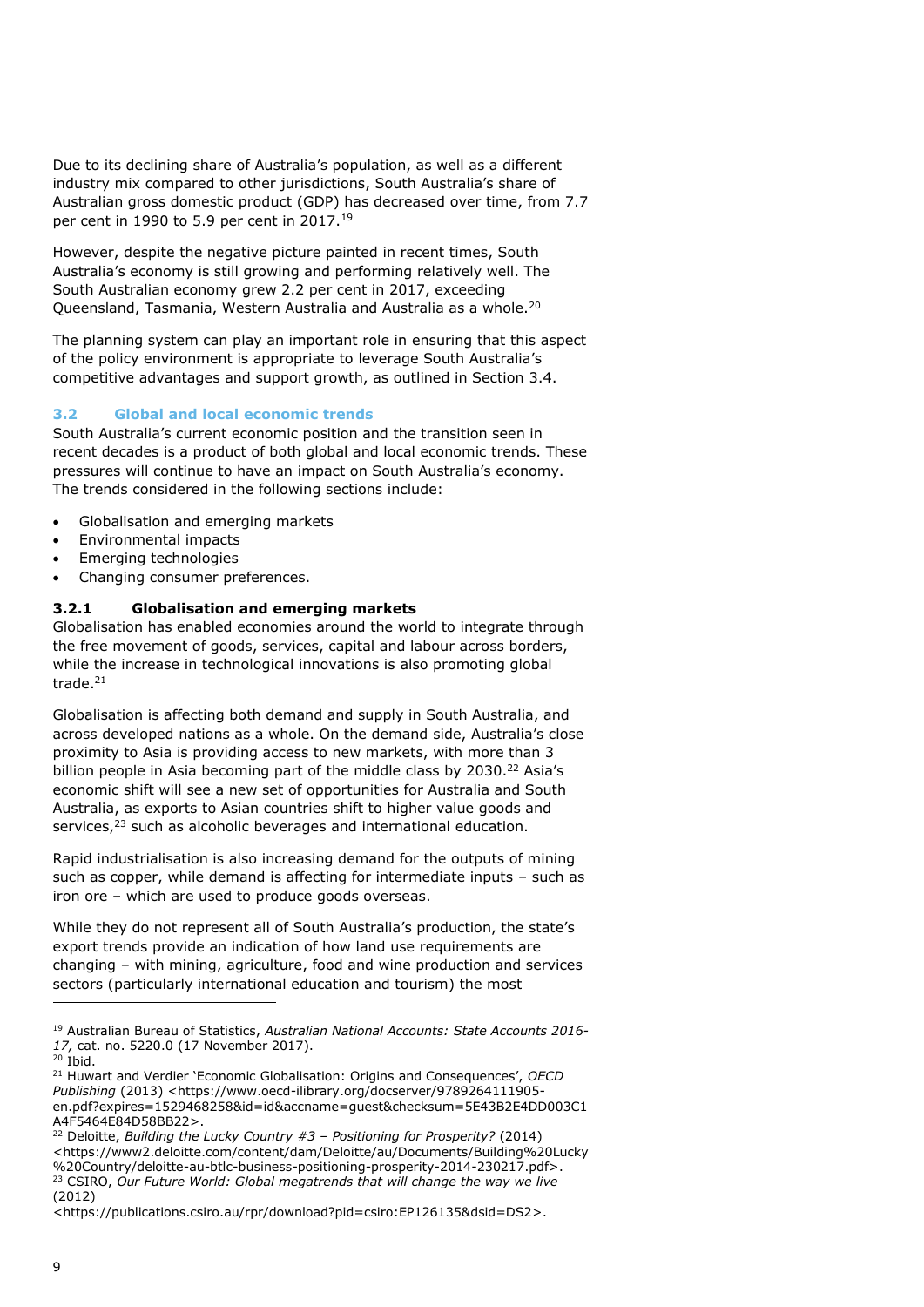significant contributors. Future land use requirements will continue to be influenced by the demand of international markets, as well as the state's competitiveness.

Globalisation and emerging markets are also affecting South Australia on the supply side, placing pressure on industries which are less competitive compared to emerging economies with lower costs of production. The closure of Holden and the decline of manufacturing in South Australia more generally is just one example. Going forward, services industries will continue to be impacted too; the World Bank has indicated that offshoring of labour will grow in the future, as the developing world becomes more skilled and domestic labour costs remain high.<sup>[24](#page-11-1)</sup> These trends indicate South Australia will continue to import lower-value goods and services.

Although 'traditional' manufacturing may have declined in South Australia due to such pressures, the state may develop comparative advantages in more highly skilled industries such as defence manufacturing or advanced technology manufacturing. This may suggest that while the nature of manufacturing is changing, land may continue to be used for industrial purposes, but for higher-value goods – thus enhancing its productivity.

**Implications for land use planning**: Globalisation will continue to affect overseas demand for South Australian goods and services, and which goods and services are imported rather than produced locally. Many of these changes have happened in recent decades, but it may be increasingly important to conserve agricultural lands (reflecting South Australia's highervalue exports).

#### <span id="page-11-0"></span>**3.2.2 Environmental impacts**

Climate change and the depletion of natural resources is expected to have significant effects on Australia's environment, $25$  placing pressure on water and food production systems.<sup>[26](#page-11-3)</sup> These environmental impacts will have flow on effects for many parts of the economy.

For South Australia, these effects may be particularly acute given its large agricultural sector. The Department of Primary Industries and Resources South Australia (PIRSA) expects that climate change will result in reduced crop yields, with flow on effects including lower availability of crops and higher crop prices for livestock industries, and greater demands on water resources.[27](#page-11-4) Climate change has already resulted in significant drying across southern Australia, especially in growing seasons.<sup>28</sup> As a[n e](#page-11-5)xample of the flow on effects, CSIRO researchers found that some wineries are already purchasing properties in Tasmania – a cooler region – in addition to taking

<span id="page-11-1"></span><sup>&</sup>lt;sup>24</sup> Gary Gereffi and Karina Fernandez-Stark, 'The offshore services value chain: Developing countries and the crisis', *The World Bank* (April 2010)

<sup>&</sup>lt;https://openknowledge.worldbank.org/bitstream/handle/10986/3751/WPS5262.pdf ?sequence=1&isAllowed=y>.

<span id="page-11-2"></span><sup>25</sup> Department of the Environment and Energy, *Climate change impacts in Australia*  <http://www.environment.gov.au/climate-change/climate-science-data/climatescience/impacts>.

<span id="page-11-3"></span><sup>26</sup> CSIRO, *Our Future World: Global megatrends that will change the way we live* (2012)

<sup>&</sup>lt;https://publications.csiro.au/rpr/download?pid=csiro:EP126135&dsid=DS2>.

<span id="page-11-4"></span><sup>27</sup> PIRSA, *A Guide to Climate Change and Adaptation in Agriculture in South Australia*  (2007)

<sup>&</sup>lt;https://data.environment.sa.gov.au/Content/Publications/climate\_change\_agri\_200 7.pdf>.

<span id="page-11-5"></span><sup>28</sup> CSIRO, *State of the Climate* (2016) <https://www.csiro.au/en/showcase/state-ofthe-climate>.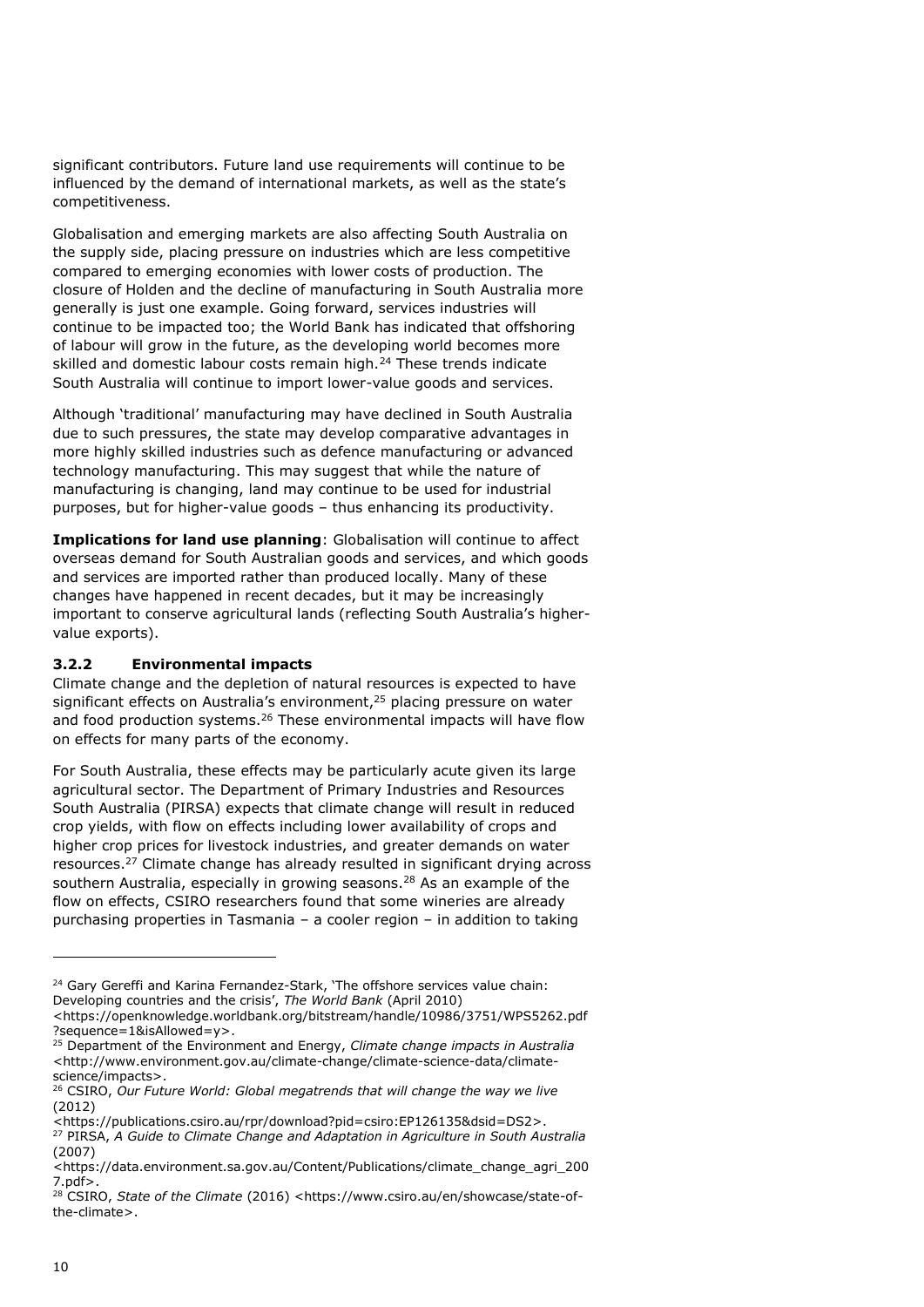other steps to mitigate the effects of climate change, such as planting drought and heat tolerant varieties and reducing water use.<sup>29</sup>

While there are increasing pressures being placed on agricultural lands through climate change, demand for food is also increasing. The Food and Agriculture Organisation (FAO) expects that agriculture in 2050 will need to produce almost 50 per cent more food, feed and biofuel than it did in 2012, to meet global demand.<sup>[30](#page-12-1)</sup> On the one hand, climate change may reduce the productive capacity of some agricultural land and therefore the ability to meet demand, or it may require new technologies or approach to meet its current productive capacity. On the other hand, sustained demand – both locally and globally – for those products would tend to suggest their continued importance into the future.

**Implications for land use planning**: Sustained demand highlights the importance of preserving South Australia's agricultural regions, but land use planning may need to adapt to the effects of climate change to reduce risks. For example, effects such as coastal erosion, more frequent bushfires, or the changing suitability of land to agriculture will need to be taken into account.

#### <span id="page-12-0"></span>**3.2.3 Emerging technologies**

With the emergence of new technologies, such as artificial intelligence (AI), automation and 3D printing, economies across the world are being transformed. Emerging technologies are impacting both how goods are produced and how services are performed.[31](#page-12-2)

The industries most likely to be impacted by automation are physical jobs in highly structured environments, $32$  with industries such as mining, manufacturing and agriculture already affected. [33](#page-12-4) South Australia has the opportunity to pivot from its traditional manufacturing past to advanced manufacturing in the future, especially given the upcoming defence spending. As noted earlier, global trends may impact the nature of industrial land use in South Australia, but manufacturing is likely to remain present, even if in different forms to that seen in recent decades.

Emerging technologies will also impact services industries, including financial services and retail trade.[34](#page-12-5) PwC found that data-driven industries such as the financial sector may be most automatable in the short term, due to the large amount of time that workers spend engaged in computer

<sup>29</sup> CSIRO, *Climate change adaption in the Australian wine industry* <https://publications.csiro.au/rpr/download?pid=csiro:EP116233&dsid=DS3>.

<span id="page-12-1"></span><sup>30</sup> Food and Agriculture Organisation, *The future of food and agriculture – Trends and challenges* (2017) <http://www.fao.org/3/a-i6583e.pdf>.

<span id="page-12-2"></span><sup>31</sup> Deloitte, *the evolution of work: new realities facing today's leaders* (2018) <https://www2.deloitte.com/insights/us/en/focus/technology-and-the-future-ofwork/evolution-of-work-seven-new-realities.html>.

<span id="page-12-3"></span><sup>&</sup>lt;sup>32</sup> Manyika, Chui, Miremadi, George, Willmott and Dewhurst, 'Harnessing automation for a future that works', *McKinsey Global Institute* (2017)

<sup>&</sup>lt;https://www.mckinsey.com/featured-insights/digital-disruption/harnessingautomation-for-a-future-that-works>.

<span id="page-12-4"></span><sup>33</sup> Deloitte Access Economics, *Australia's Digital Pulse – Policy priorities to fuel Australia's digital workforce boom* (2017)

<sup>&</sup>lt;https://www2.deloitte.com/content/dam/Deloitte/au/Documents/Economics/deloitt e-au-economics-australias-digital-pulse-2017-010617.pdf>.

<span id="page-12-5"></span><sup>34</sup> James Manyika et al, 'Harnessing automation for a future that works', *McKinsey Global Institute* (2017) <https://www.mckinsey.com/featured-insights/digitaldisruption/harnessing-automation-for-a-future-that-works>.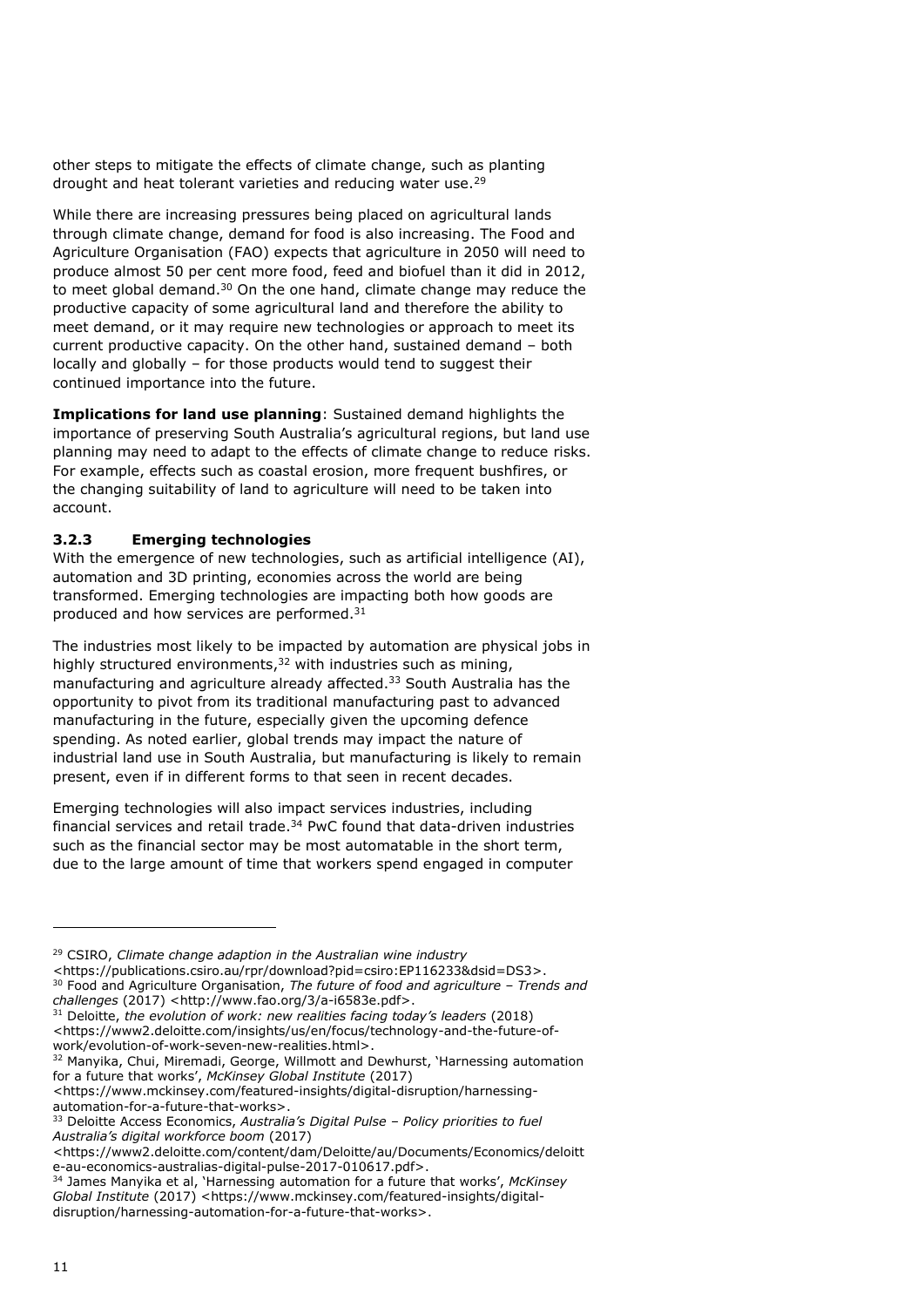tasks.[35](#page-13-0) Research suggests these advances will lead to potential for upskilling the workforce and productivity enhancement, rather than substitution.[36](#page-13-1)

As a result, the overall quantity of land required for offices is unlikely to decrease significantly in the future. Even with the potential for immediate job losses as technologies like automation flow through the economy, some of those effects will be offset by increased demand for ICT workers. However, the nature of office space required may be different, with trends towards clusters and precincts in cities, $37$  as well as remote working.

#### **Emerging area: smart cities**

Deloitte defines a smart city as one which comprehensively integrates digital technologies into its design in order to improve infrastructure and systems, such as using sensors to improve transport efficiencies, or predictive analysis to target criminal activity in at-risk areas.<sup>[38](#page-13-3)</sup> Investing in smart cities therefore increases the quality of living for residents and supports sustainable economic growth.<sup>[39](#page-13-4)</sup>

Some of the earliest smart cities programs included IBM's 'Smarter Cities' initiative in 2011, using heat dissipation pattern sensing and analytics in Glasgow to identify the potential to redirect heat from industrial facilities to heat homes – addressing fuel poverty and improving resource allocation in the city.<sup>[40](#page-13-5)</sup> More recent technology developments such as the Internet of Things have facilitated ambitious changes, such as reducing crime and improving traffic management through an integrated and comprehensive system of data collectors and sensors in Singapore.[41](#page-13-6)

Smart cities are also organised differently, with an increased focus on intelligent, people-based design to suit residents' needs. For example, the Australian Commonwealth Government's *Smart Cities Plan* focuses not only on leveraging digital technology, but also human and social capital, for example through identifying job clusters, increasing housing supply near those clusters, and improving transport connections.<sup>[42](#page-13-7)</sup>

sector/deloitte-nl-ps-smart-cities-report.pdf>.

<https://www2.deloitte.com/content/dam/Deloitte/us/Documents/Real%20Estate/us -innovations-in-commercial-real-estate.pdf>.

<span id="page-13-0"></span><sup>35</sup> PwC, *An international analysis of the potential long term impact of automation*  (2018) <https://www.pwc.co.uk/economic-services/assets/international-impact-ofautomation-feb-2018.pdf>.

<span id="page-13-1"></span><sup>36</sup> World Economic Forum, *The Future of Jobs and Skills* (2016)

<sup>&</sup>lt;http://www3.weforum.org/docs/WEF\_FOJ\_Executive\_Summary\_Jobs.pdf>.

<span id="page-13-2"></span><sup>37</sup> Department of Industry, Innovation and Science*, University Precincts – Issues Paper* (May 2017)

<sup>&</sup>lt;https://industry.gov.au/industry/IndustryInitiatives/Documents/University-Precincts-Issues-Paper.pdf/>.

<span id="page-13-3"></span><sup>38</sup> Deloitte, *Smart Cities: How rapid advances in technology are reshaping our economy and society* (2015)

<sup>&</sup>lt;https://www2.deloitte.com/content/dam/Deloitte/tr/Documents/public-

<span id="page-13-4"></span><sup>39</sup> Deloitte, *Innovations in commercial real estate: preparing for the city of the future* (2017)

<span id="page-13-5"></span><sup>40</sup> Information Age, *IBM, Cisco and the business of smart cities* (2012) <https://www.information-age.com/ibm-cisco-and-the-business-of-smart-cities-2087993/>.

<span id="page-13-6"></span><sup>41</sup> Deloitte, *5G mobile – enabling businesses and economic growth* (2017)

<sup>&</sup>lt;https://www2.deloitte.com/au/en/pages/economics/articles/5g-mobile.html>.

<span id="page-13-7"></span><sup>42</sup> Department of the Prime Minister and Cabinet, *Smart Cities Plan* (2016)

<sup>&</sup>lt;https://cities.infrastructure.gov.au/smart-cities-plan>.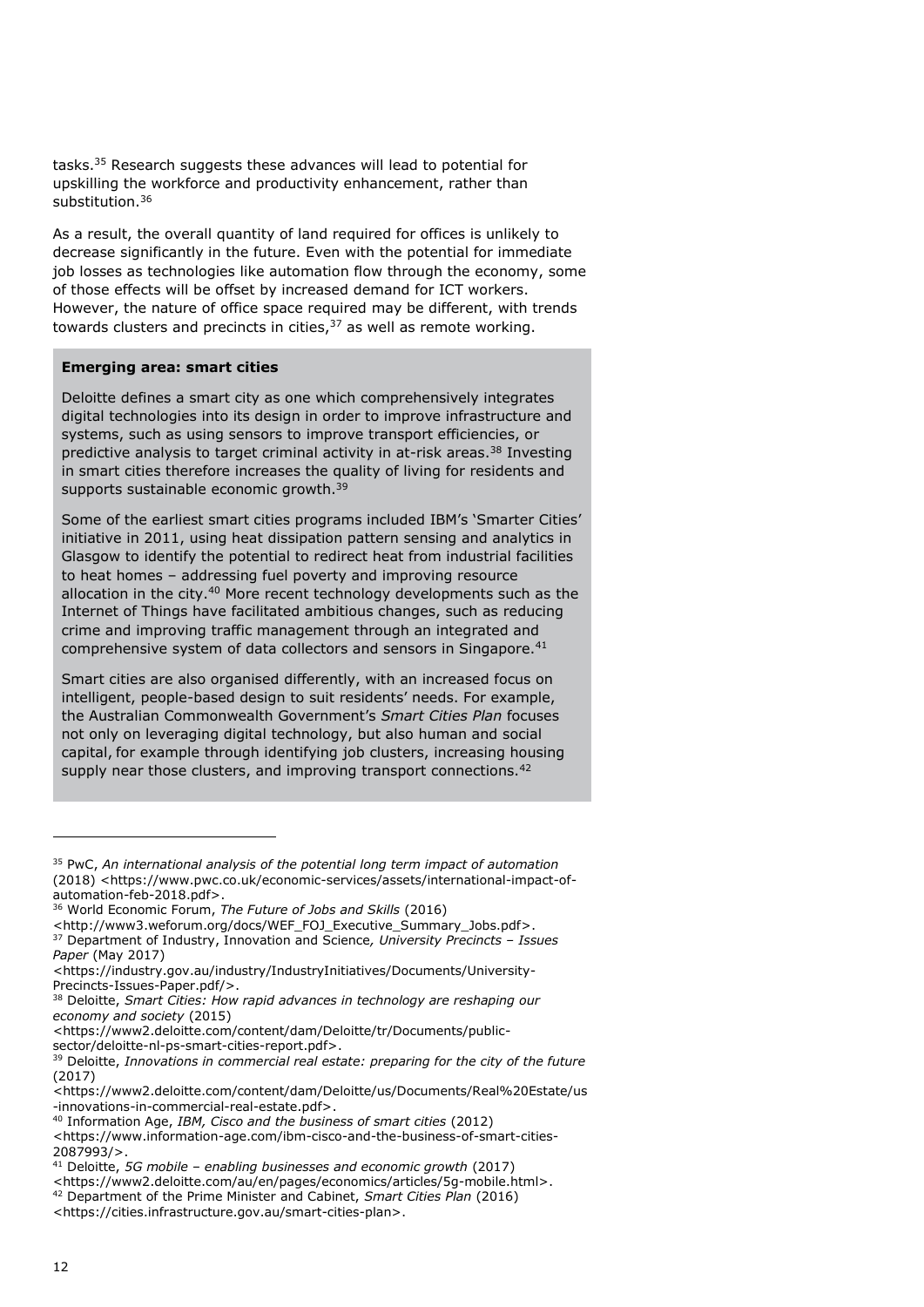Smart city developments have the potential to change Adelaide through enabling efficiency gains across the city. Data can improve traffic management and transport options, improving mobility and travel time across the city. Data-driven decision-making can also enable better investment and policy decisions at a governance level. Smart city concepts may also impact Adelaide's accessibility and liveability for residents, and productivity for businesses.

Emerging technologies may also affect how people consume goods and services, and the goods and services demanded. PwC found that advances in technology, such as AI, could lead to demand for higher quality and more personalised products.[43](#page-14-1) There are also flow-on effects for logistics and freight, with increased automation in the industry, coupled with significant demand as a result of e-commerce (described in the following section). Similarly, transport industries will be subject to automation, both in terms of passenger and freight transport.

**Implications for land use planning:** Emerging technologies are changing how people work, what is produced, and how people demand and consume goods and services. Land use planning needs to focus on designation of employment lands and precincts to support industry clustering, arising in part due to emerging technologies.

#### <span id="page-14-0"></span>**3.2.4 Changing consumer preferences**

Consumer preferences are rapidly changing: what consumers are buying and how they are purchasing goods and services is being redefined by technology and globalisation. Recent times have seen the significant growth of e-commerce,[44](#page-14-2) which is driven by consumers seeking greater value, greater variety and increased use of mobile devices.<sup>[45](#page-14-3)</sup>

The rise of online shopping may be affecting bricks-and-mortar businesses, but those which have integrated e-commerce are likely to be more successful – data shows that despite growth in online shopping, the proportion of people shopping at physical stores globally has increased.<sup>[46](#page-14-4)</sup> Traditional Australian retail remains a significant industry, worth \$261 billion in 2016, compared to \$18 billion for online goods sales.<sup>[47](#page-14-5)</sup> The land required for retail may therefore not change significantly in either direction, especially given trends towards activity and mixed use centres – highlighting the importance of land being available for retailing, with flexibility to adapt to changing preferences.

<https://www2.deloitte.com/content/dam/Deloitte/au/Documents/consumerindustrial-products/deloitte-au-cip-meaningful-brands-report-2018.pdf>.

<span id="page-14-1"></span><sup>43</sup> PwC, *Sizing the Prize: what's the real value of AI for your business and how can you capitalise?* (2017) <https://www.pwc.com/gx/en/issues/analytics/assets/pwc-aianalysis-sizing-the-prize-report.pdf>.

<span id="page-14-2"></span><sup>44</sup> Deloitte, *Meaningful brands: connecting with the consumer in the new world of commerce* (2018)

<span id="page-14-3"></span><sup>45</sup> PwC, *The rapid growth of online shopping is driving structural changes in the retail model* (2012) <https://www.pwc.com.au/industry/retail-consumer/assets/digitalmedia-research-jul12.pdf>.

<span id="page-14-4"></span><sup>46</sup> PwC, *Retail & Consumer Market Insights: Quarter 1* (2018)

<sup>&</sup>lt;https://www.pwc.com.au/publications/retail-consumer-market-insights/quarter-1- 2018.html>.

<span id="page-14-5"></span><sup>47</sup> Australia Post, *Inside Australian Online Shopping* (2017)

<sup>&</sup>lt;https://acquire.startrack.com.au/pdf/Inside%20Australian%20Online%20Shopping  $% 202017.pdf$ .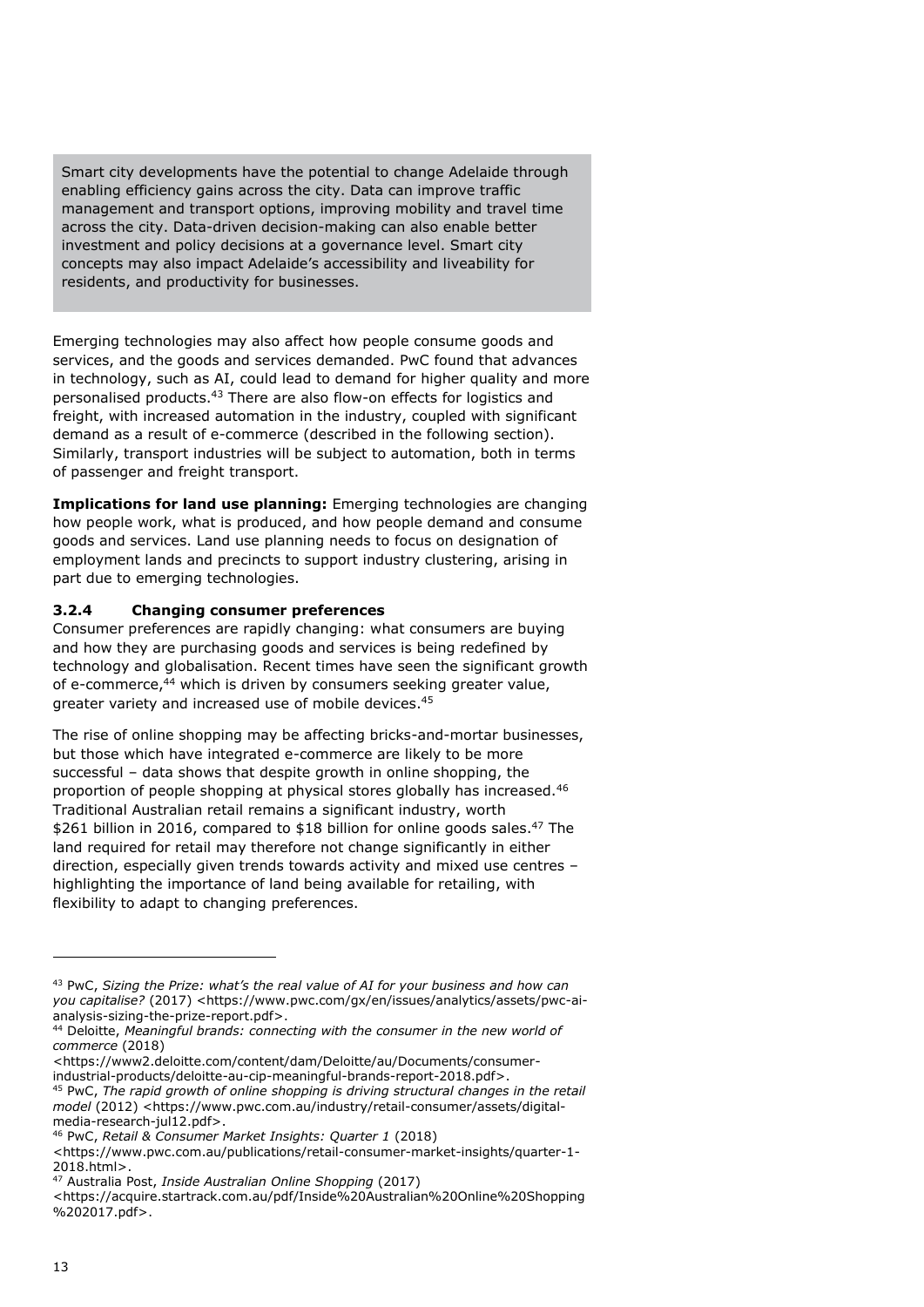The rise of e-commerce, as well as increasing exports more generally, is enhancing the importance of freight networks and logistics hubs. Planning will need to continue to acknowledge the importance of preserving transport corridors and other freight and logistics developments, noting that emerging technologies (e.g. drones) could also affect how people receive and consume goods in the future.

In terms of consumer preferences, there is increasing demand for services and experiences over products. Relative to population and income growth, material consumption is declining in advanced economies. As people become wealthier, they are more likely to spend money on tourism, education or entertainment, rather than physical products.<sup>[48](#page-15-2)</sup> This highlights the importance of acknowledging South Australia's services industries and competitive advantages, as discussed in Section 3.4.

There are also increasing global demands for higher-quality products, such as food and beverages, with a greater focus on provenance and processed food. A transition towards manufactured food and beverage products, in line with global demand, is evidenced in precincts such as the Northern Adelaide Food Park. In general terms, this reinforces the need for South Australia to produce higher-value goods and services where the state enjoys competitive advantages, and to support the development of those industries through appropriate planning mechanisms.

**Implications for land use planning:** As consumers' preferences change over time, so does production in global economies. Planning mechanisms therefore need to be flexible going forward to adapt to increased freight and preferences for e-commerce, but also continued demand for physical retailing and new experiences. The availability of land for retailing remains important, with flexibility retained to adapt to changing preferences.

#### <span id="page-15-0"></span>**3.3 Demographic trends in South Australia**

Demographic trends also affect the South Australian economy. These trends include:

- Slower population growth
- Continuing urbanisation and shrinking rural populations
- Liveability and attracting labour
- Increased mobility.

### <span id="page-15-1"></span>**3.3.1 Population**

South Australia's population was 1.73 million people as at September 2017, or 7 per cent of the Australian population.<sup>49</sup> The state's population is concentrated in the Greater Adelaide planning region, with 1.4 million residents. 50

South Australia's population had the third slowest growth rate across Australian jurisdictions (0.6 per cent growth in the year ending September

<sup>48</sup> CSIRO, *Our Future World: Global megatrends that will change the way we live* (2012)

<span id="page-15-2"></span><sup>&</sup>lt;https://publications.csiro.au/rpr/download?pid=csiro:EP126135&dsid=DS2>. <sup>49</sup> Australian Bureau of Statistics, *Australian Demographic Statistics, September 2017,* cat. no. 3101.0 (22 March 2018).

<span id="page-15-3"></span><sup>50</sup> Australian Bureau of Statistics, *Regional Population Growth, Australia 2014-15,* cat. no. 3218.0 (30 March 2016).

The Greater Adelaide planning region is defined as the local government areas with the Northern Adelaide, Southern Adelaide, Western Adelaide, Eastern Adelaide, Adelaide Hills, Fleurieu (excluding Kangaroo Island), and Barossa Light & Lower North State Government Regions, plus the Rural City of Murray Bridge.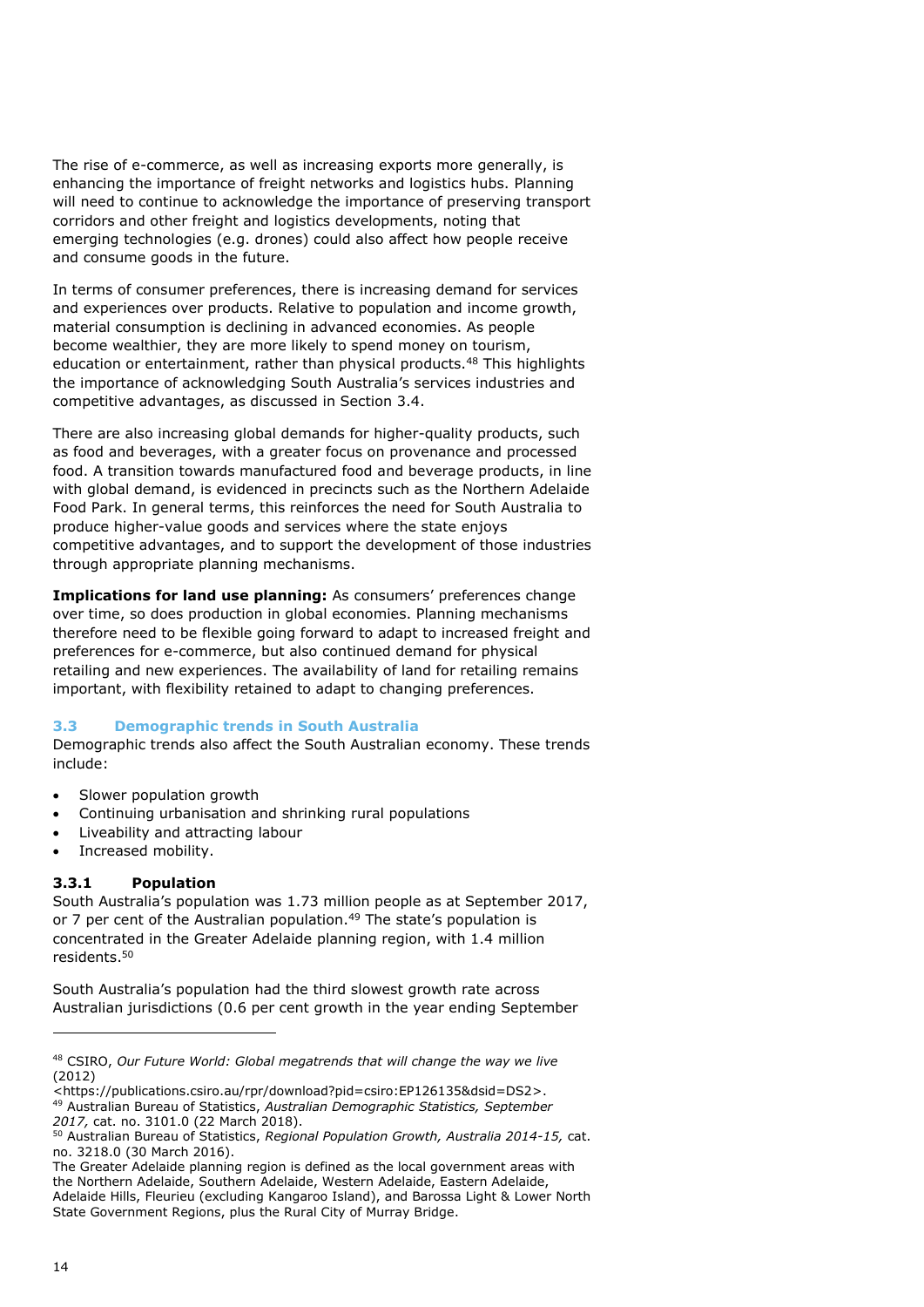2017), only behind Tasmania and the Northern Territory.<sup>51</sup> The ABS projects that South Austra[lia](#page-16-1)'s population will reach between 2.1 million and 2.6 million in 2061, while Adelaide's population is projected to be between 1.7 million and 2.2 million.<sup>52</sup> As the state's population increases, so will demand for goods and services, in addition to housing and social infrastructure.

From 2006 to 2016, South Australia has r[ec](#page-16-2)orded an average loss of 3,700 people to inter[sta](#page-16-3)te each year. However, the state's international migration was particularly strong in 2009 and 2010.<sup>53</sup> The median age of South Australia is 40:<sup>54</sup> many young people migrate interstate or overseas, and only some return with families at a later date. This migration of younger people is having an effect on South Australia's economy, as younger people take their productive capacity elsewhere. Ageing populations also demand different goods and services – more health services, for example – which will continue to change the nature of the economy going forward.

**Implications for land use planning:** While South Australia's population is heavily concentrated in Adelaide, the new Code will apply across the state – meaning that it will be important to consider the different industry and population mix in regional areas. South Australia's regional economies are generally centred around agricultural or mining industries, which will need to be taken into account in the Code.

As Adelaide's population is still projected to increase, albeit slower than other cities, this means that the planning system will need to continue to facilitate developments to accommodate this growing population and the industries that grow with them. These include activity and mixed use centres, to promote access for individuals to jobs, diverse and affordable housing options, and services and amenity; and supporting transportoriented development, to reduce costs for government, industry and residents.

#### <span id="page-16-0"></span>**3.3.2 Continuing urbanisation and shrinking rural populations**

South Australia's regional areas are growing at a slower rate in comparison to Greater Adelaide. From 2006 to 2016, population in the Greater Adelaide planni[ng](#page-16-4) region grew by 11.9 per cent, while the population of the balance of South Australia increased by only 3.0 per cent. <sup>55</sup> As more people choose to live in urban areas, this affects the requirements for housing and other infrastructure in Adelaid[e](#page-16-5) and its surrounds.

Country South Australia<sup>56</sup> is also seeing the 'greying' of its population. In 2016, approximately 6,000 people aged under 24 years moved from

<span id="page-16-1"></span><sup>51</sup> Australian Bureau of Statistics, *Australian Demographic Statistics, September 2017,* cat. no. 3101.0 (22 March 2018).

<span id="page-16-2"></span><sup>52</sup> Australian Bureau of Statistics, *Population Projections, South Australia 2012 (base to 2101,* cat. no. 3222.0 (26 November 2013).

<span id="page-16-3"></span><sup>53</sup> Australian Bureau of Statistics, *Migration, Australia 2015-16,* cat. no. 3412.0 (30 March 2017).

<span id="page-16-4"></span><sup>54</sup> Australian Bureau of Statistics, *Australian Demographic Statistics, Jun 2016,* cat. no. 3101.0 (15 December 2016).

<span id="page-16-5"></span><sup>55</sup> Australian Bureau of Statistics, *Regional Population Growth, Australia, 2016,* cat. no. 3218.0 (24 April 2018).

<sup>56</sup> Country South Australia includes the council areas of Anangu Pitjantjatjara, Barunga West, Berri and Barmera, Ceduna, Clare and Gilbert Valleys, Cleve, Coober Pedy, Copper Coast, Elliston, Flinders Rangers, Franklin Harbour, Goyder, Grant, Kangaroo Island, Karoonda East Murray, Kimba, Kingston, Lower Eyre Peninsula, Loxton Waikerie, Maralinga Tjarutja, Mid Murray, Mount Gambier, Mount Remarkable, Naracoorte and Lucindale, Northern Areas, Orroroo-Carrieton, Peterborough, Port Augusta, Port Lincoln, Port Pirie City and Dists, Renmark Paringa, Robe, Roxby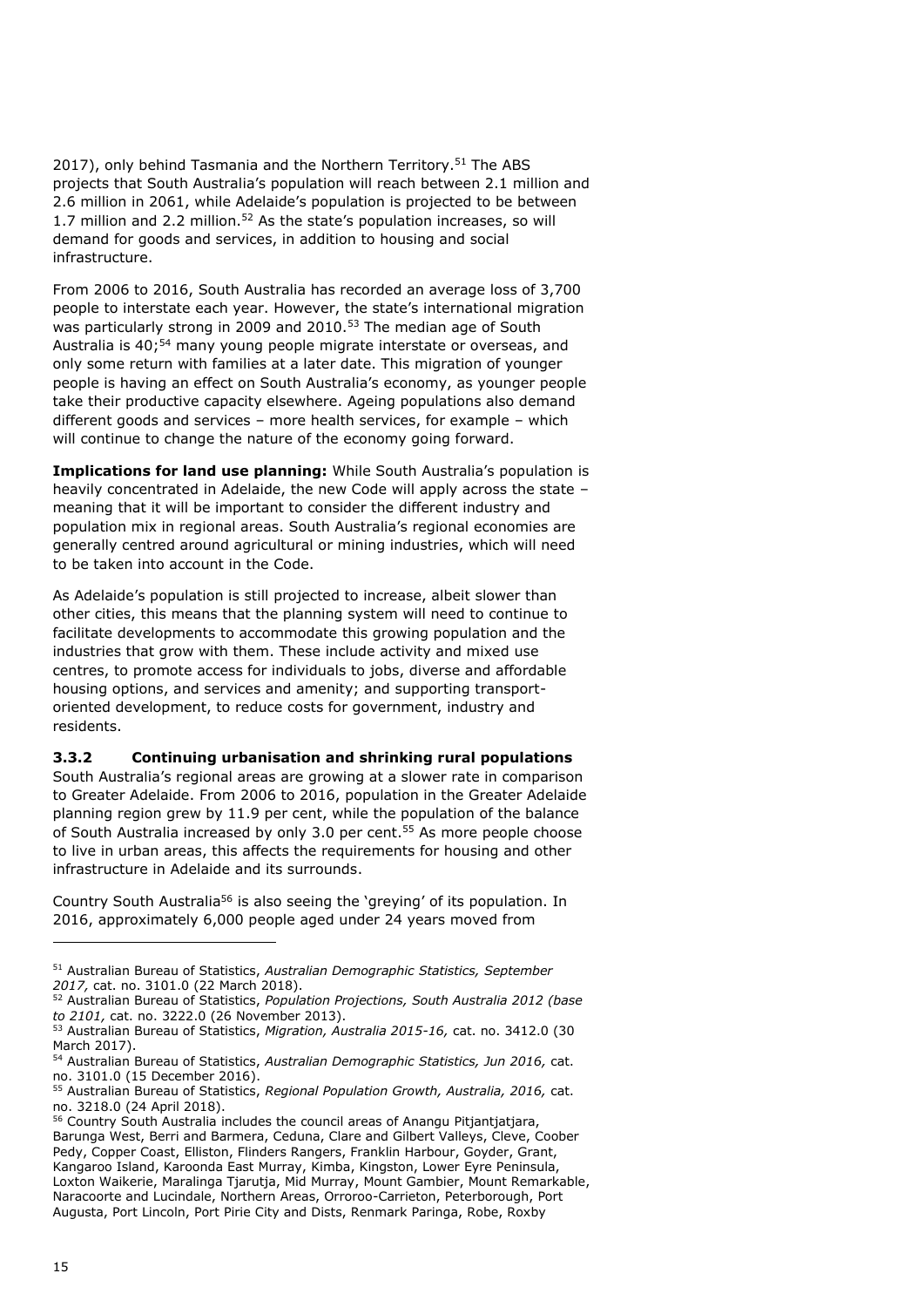country South Australia to Adelaide. Country South Au[str](#page-17-1)alia also gained over 900 people into the area, aged 55 years or more.<sup>57</sup> This shows that while the area is losing a large portion of its young people, older people are choosing to move into country South Australia. This results in those regions ageing faster than the rest of the state and the nation, and also affects the productive capacity of the areas around them, if more people living nearby are retired.

**Implications for land use planning**: Slowing growth or declining regional populations may create skills gaps, which could affect industry production in regional areas. Nevertheless, land use planning should continue to conserve natural environments, biodiversity and agricultural lands within and around urban boundaries to safeguard future production as well as the environment.

#### <span id="page-17-0"></span>**3.3.3 Liveability and attracting labour**

South Australia's challenge is to attract workers to its city and regions, creating an ideal lifestyle in South Australia compared to other states. For Adelaide, this means ensuring the city is liveable, affordable and safe, while also providing job opportunities. The current slower pace of population growth and faster pace of net interstate migration may indicate this is not the case – or at least, there is a perception that this is not the case.

Deloitte's *Make it Adelaide* suggested that despite the availability of jobs in regional centres and the willingness for employers to pay workers more, money and opportunity is still not enough to encourage workers to move to regional areas. *Make it Adelaide* identified three reasons why regional areas would not be appealing, including lack of access to quality education and health services, lack of employment opportunities for spouses or partners, and the perception that there is less social amenity.

As highlighted in BankSA's August *Trends* report – compiled in conjunction with Deloitte Access Economics – South Australia has relatively low levels of net overseas migration, despite Adelaide being one of the largest cities included in Australia's regional visa category until November 2017. An increase in skilled migration would be beneficial for the state's economy, with South Australia's current share of international and domestic migration flows well below its share of the Australian population. Skilled migration can boost two of the '3Ps' highlighted by Commonwealth Treasury as impacting the amount any economy can produce – population and productivity. However, migrants are more likely to come to South Australia when economic conditions are stronger, creating a chicken-and-egg issue. However, South Australia's high liveability ranking suggests the state as a whole could be [m](#page-17-2)ore successful by proactively retaining and attracting young workers.<sup>58</sup>

**Implications for land use planning:** Land use planning plays an important role in enhancing liveability and attracting labour, by creating the right conditions for housing affordability, ease of transportation and

<span id="page-17-1"></span>Downs, Southern Mallee, Streaky Bay, Tatiara, The Coorong, Tumby Bay, Wakefield, Wattle Range, Whyalla, Wudinna, Yorke Peninsula and Unincorporated SA <sup>57</sup> Australian Bureau of Statistics, *Regional Population Growth, Australia, 2016,* cat. no. 3218.0 (24 April 2018).

<span id="page-17-2"></span><sup>58</sup> BankSA, *Trends – Is bigger better when it comes to population?* (2018) <https://www.banksa.com.au/content/dam/bsa/downloads/bsa-media-trendsaugust-2018.pdf>.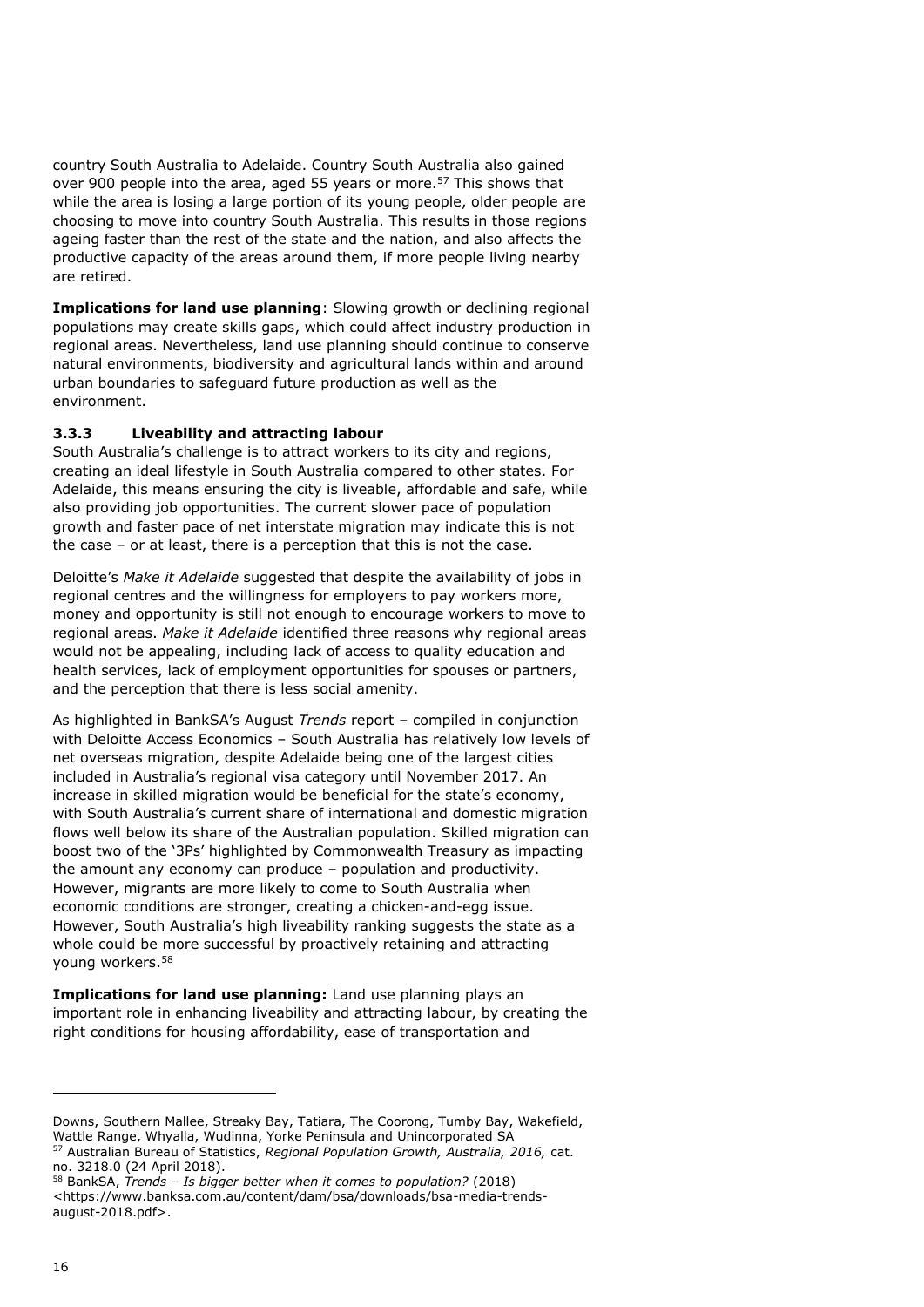<span id="page-18-0"></span>allowing for other infrastructure, attractions and developments that enhance liveability.

#### **3.3.4 Increased mobility**

Workforce mobility is critical to finding the most suitable workers for a particular job; it also allows people to move to where employment is available, or to work without having to relocate.<sup>59</sup> This is particularly important in South Australia's regional areas, where a large number of areas are inaccessible due to poor transport corridors or undesirable due to lack of amenities or employment opportunities. However, congestion remains an issue across Adelaide, which is the most car-reliant capital city in Australia according to the most recent Census.

There are a number of Australian firms relocating to move towards a workforce. An example of this is Rio Ti[nto](#page-18-3), which opened a remote mining control centre in Perth, which is trialling operations of an iron ore mine in the Pilbara region. Rio Tinto is using advanced remote technology to mine the outback from the comfort of Perth.<sup>60</sup>

<span id="page-18-1"></span>**Implications for land use planning:** Ensuring the right conditions are in place to allow for transport infrastructure developments may be crucial in enhancing mobility across Adelaide for the vast majority of the state's labour force, and to regional areas for freight routes. This will require a focus on transport-orientated development.

#### **3.4 South Australia's competitive advantages and implications for planning directions**

Deloitte in *Make it Adelaide* identified eight key sectors for South Australia's future growth. These sectors reflect South Australia's competitive advantages, and where economic growth will be concentrated going forward.

The first four of those sectors were identified as industries where global growth is strong and Australia has a significant advantage against major competitors. These sectors include:

- International education
- Energy and resources
- Tourism
- Agribusiness.

A further four sectors were identified which are specific to South Australia's competitive advantages, building on the state's strengths and growing services sector jobs:

- Defence industries
- Creative industries
- <span id="page-18-2"></span>Health and medical industries
- Professional and information technology services.

#### **3.4.1 International education**

International education is South Australia's largest services export, worth \$1.5 billion to the South Australian economy in 2017.<sup>61</sup> The sector has

<span id="page-18-3"></span><sup>59</sup> Deloitte, *Building the Lucky Country #1 – Where is your next worker?* (2012) <https://www2.deloitte.com/content/dam/Deloitte/au/Documents/Building%20Lucky %20Country/Deloitte au people where is your next worker 2014.pdf>.  $60$  Ibid.

<sup>&</sup>lt;sup>61</sup> This figure refers to the expenditure of onshore international students on education fees and other goods and services.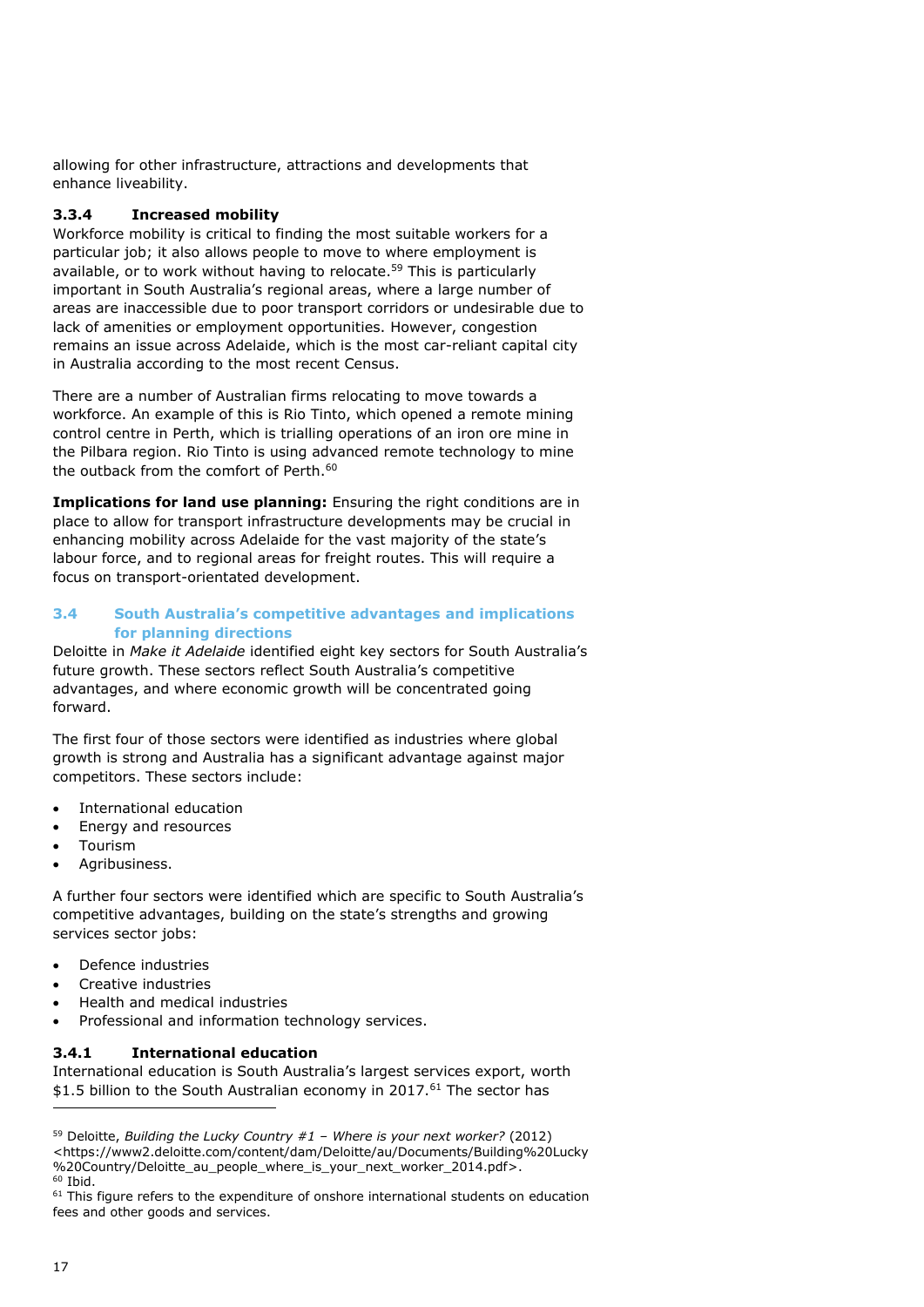grown strongly globally, with the number of outbound tertiary student[s](#page-19-1)  doubling over a decade – although growth has slowed in recent years. $62$ Deloitte Access Economics has forecast that South Australia's international enrolments will increase from 3[5,7](#page-19-2)00 in 2017 to approximately 49,200 in 2027 under a baseline scenario, $63$  with [th](#page-19-3)e sector identified as one of the top five growth industries for Australia.<sup>64</sup>

South Australia has a number of advantages which places it well as a competitor for international students. These advantages include the affordable lifestyle and high standard of living, the large number of student accommodation options and th[e e](#page-19-4)mployment opportunities available, as well as high-quality institutions.<sup>65</sup> While around half of South Australia's international education students are in the higher education sector, there are also students in schools, vocational education and training courses, and other short or non-award courses.

**Implications for land use planning:** For tertiary and short-course students in particular, it is crucial that the planning system allows for sufficient accommodation for students to meet increasing demand. The planning system should support vibrancy and activity in Adelaide's CBD, given that the vast majority of students live in the CBD.

#### <span id="page-19-0"></span>**3.4.2 Energy and resources**

Gas is a critical component of the state's energy sector. South Australia has the largest oil and gas reserves [in](#page-19-5) Australia, with the Cooper and Eromanga basins in the state's north-east.<sup>66</sup>

Oil and gas exploration has expanded in South Australia. In 2017, \$140 million was spent on oil and gas exploration in South Australia, representing 12 per cent of expenditure acr[oss](#page-19-6) Australia in seasonally adjusted terms, an increase on 9 per cent in 2016.<sup>67</sup> Deloitte Access Economics has also identified the mining sector in South Australia as one of the fastest growing sectors in the state, forecast to increase by 2.9 per cent each year over the next two decades.

**Implications for land use planning:** The land use planning regime needs to accommodate increasing exploration and production in the energy and resources industries, while also being mindful of environmental concerns. However, there are also interactions with other regulatory levers, such as environmental impact statements, which underpin access to resources in a sustainable manner.

<span id="page-19-1"></span><sup>62</sup> Organisation for Economic Cooperation and Development, *Education at a Glance 2017* (2017) <https://www.oecd-ilibrary.org/docserver/eag-2017-26-

<span id="page-19-3"></span><https://www2.deloitte.com/content/dam/Deloitte/au/Documents/Building%20Lucky %20Country/deloitte-au-btlc-business-positioning-prosperity-2014-230217.pdf>.

<span id="page-19-4"></span><sup>65</sup> Deloitte Access Economics, *International Education in South Australia* (report commissioned by the Department for Trade, Tourism and Investment, 2018).

<span id="page-19-5"></span><sup>66</sup> South Australia Chamber of Mines and Energy, *Oil & Gas Production*  <https://www.sacome.org.au/energy.html>.

Australian Bureau of Statistics, *International Trade: Supplementary Information, Financial Year, 2016-17*, cat. no. 5368.0.55.003 (24 November 2017).

en.pdf?expires=1527039478&id=id&accname=guest&checksum=1732A959248C170 CD71F85C02145B639>.

<span id="page-19-2"></span><sup>63</sup> Deloitte Access Economics, *International Education in South Australia* (report commissioned by the Department for Trade, Tourism and Investment, 2018). <sup>64</sup> Deloitte, *Building the Lucky Country #3 – Positioning for Prosperity?* (2014)

<span id="page-19-6"></span><sup>67</sup> Australia Bureau of Statistics, *Mineral and Petroleum Exploration, Australia, Mar 2018,* cat. no. 8412.0 (4 June 2018)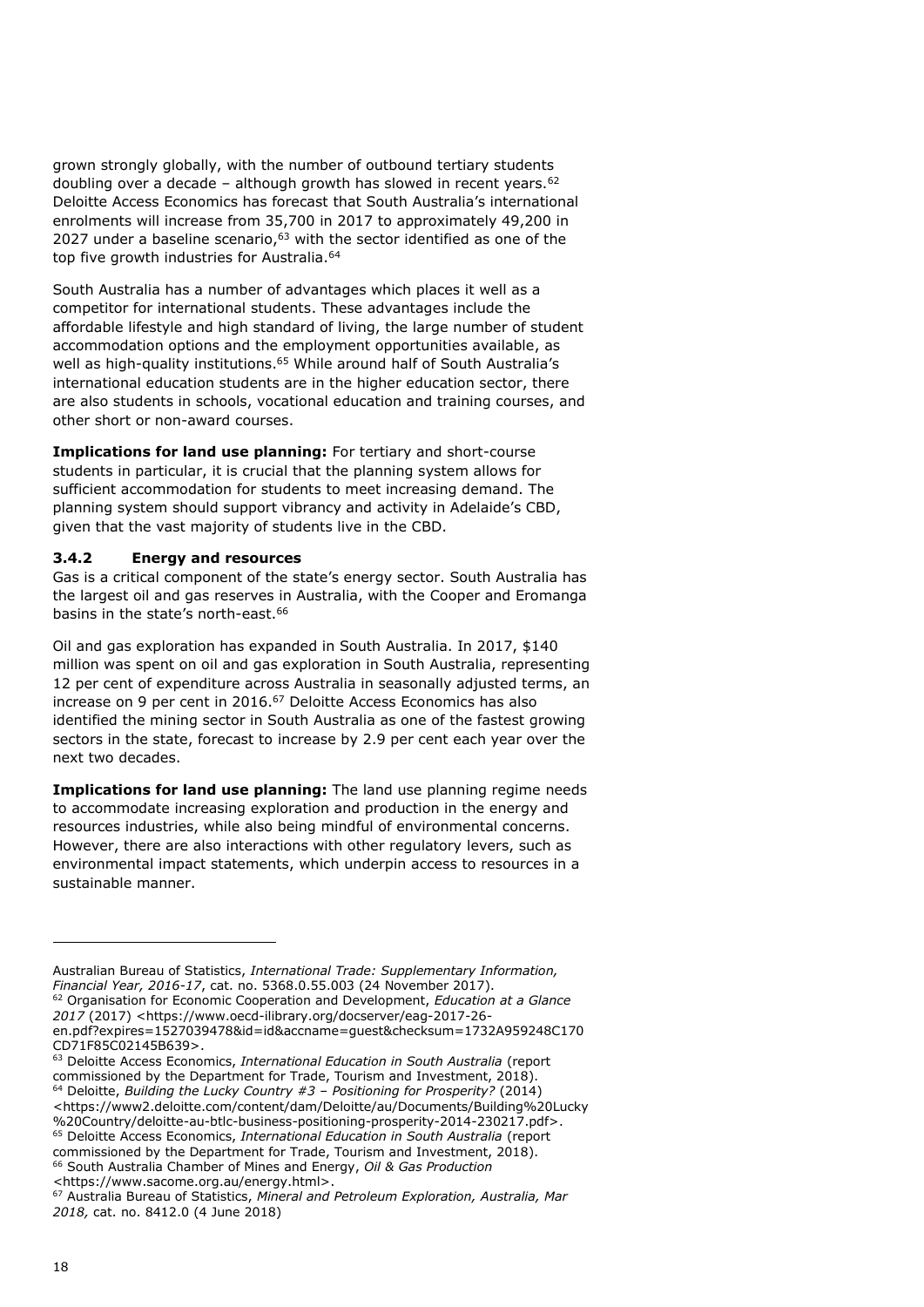#### <span id="page-20-0"></span>**3.4.3 Tourism**

In 2017, South Australia had 461,600 international visitors, an increase of 7 per cent from the previous year.<sup>[68](#page-20-2)</sup> The majority of international visitor nights are spent in the city of Adelaide, at 82 per cent of all nights. [69](#page-20-3) In contrast, more domestic visitor nights are spent in regional centres, rather than in Adelaide.[70](#page-20-4)

South Australia has a comparative advantage in the tourism sector; the state was identified as the one of the top five must-see regions in the world in Lonely Planet's Best Travel of 2017.<sup>[71](#page-20-5)</sup> With the state's festivals, wine regions and areas like Kangaroo Island, the tourism sector has significant growth potential.

**Implications for land use planning:** Continued growth of the state's tourism industry is dependent on the provision of infrastructure, such as accommodation – particularly in Adelaide, but also in regional areas. If the planning system is too restrictive to adapt and allow for sufficient development, South Australia's future growth prospects could be affected. In addition, the tourism industry will continue to develop and enhance attractions and experiences to attract new visitors from both Australia and overseas; similarly, the planning system should account for the importance of these developments to the tourism industry as a whole. There is complexity in defining tourism as a land use activity; tourists visit different areas for different reasons, which state and regional policy responses need to recognise.[72](#page-20-6) It is also important for tourist destinations to be considered mixed-use development areas to ensure that planning gives consideration to traffic, access, services and amenities.<sup>[73](#page-20-7)</sup>

### <span id="page-20-1"></span>**3.4.4 Agribusiness**

South Australia has had a strong and diverse agricultural history; however, there is still room to grow, with consumer preferences driving a trend towards manufactured food and beverages. South Australia's food processing industry has emerged as the state's largest manufacturing industry, following the closure of automotive manufacturing.[74](#page-20-8) Deloitte Access Economics has forecast the South Australian agricultural sector to grow at a rate of 1.3 per cent annually over the next two decades – but this excludes the impacts of food and beverage manufacturing, which are also likely to be significant. Adelaide is considered the 'wine capital' of the nation, as the producer of almost 80 per cent of Australia's premium wine.<sup>[75](#page-20-9)</sup>

<span id="page-20-7"></span><sup>73</sup> *Urbis and Tourism Transport Forum Australia,* National Tourism Planning Guide (2011) <https://www.austrade.gov.au/ArticleDocuments/5499/NationalTourism>.

<span id="page-20-2"></span><sup>68</sup> Tourism Research Australia, *International Visitors in Australia: Summary results December 2017* (March 2018)

<sup>&</sup>lt;https://www.tra.gov.au/ArticleDocuments/242/IVS\_one\_pager\_Dec2017\_FINAL.pdf .aspx?Embed=Y>.

<span id="page-20-3"></span><sup>69</sup> Tourism Research Australia, *International Visitor Survey: December 2017 Results* (March 2018) <https://www.tra.gov.au/Research/International-visitors-to-Australia/international-tourism-statistics>.

<span id="page-20-4"></span><sup>70</sup> Tourism Research Australia, *National Visitor Survey* (March 2018) <https://www.tra.gov.au/Research/Domestic-tourism-by-Australians/National-Visitor-Survey-results>.

<span id="page-20-5"></span><sup>&</sup>lt;sup>71</sup> Lonely Planet Best Travel of 2017 <https://www.lonelyplanet.com/best-in-travel> <sup>72</sup> *Urbis and Tourism Transport Forum Australia,* National Tourism Planning Guide

<span id="page-20-6"></span><sup>(2011) &</sup>lt;https://www.austrade.gov.au/ArticleDocuments/5499/NationalTourism>.

<span id="page-20-8"></span><sup>74</sup> Australian Bureau of Statistics, *Australian Industry 2016-17,* cat. no. 8155.0 (25 May 2018)

<span id="page-20-9"></span><sup>75</sup> Deloitte, *Shaping Future Cities – Make it big Adelaide* (2017) <https://landing.deloitte.com.au/rs/761-IBL-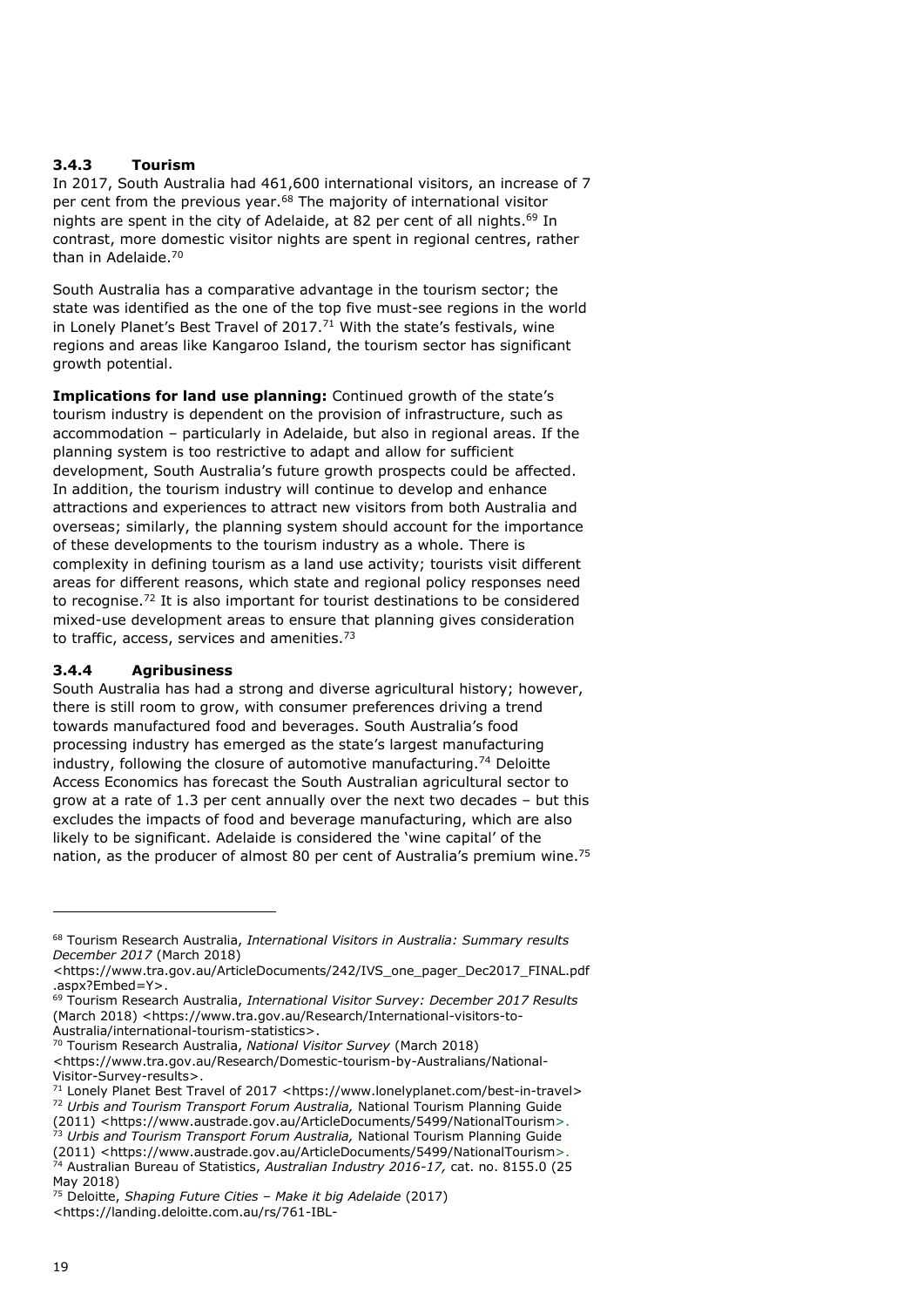**Implications for land use planning:** Agricultural production in South Australia is generally centred in the Adelaide plains and surrounds, and these areas will need to continue to be protected from urban sprawl. It is also important to consider the effects of climate change, which have already affected wine production and other agricultural industries – this may require reconsideration of agricultural land boundaries and supporting policies, such as water access. Planning mechanisms will need to conserve natural environments, biodiversity and agricultural lands within and around urban boundaries to ensure their continued productivity.

#### <span id="page-21-0"></span>**3.4.5 Defence industries**

South Australia is home to three large defence industry precincts, which house clusters of innovative companies, defence education and training and defence expertise. South Australia is also home to the only state-based defence agency in Australia, DefenceSA.[76](#page-21-1) The Osborne Naval Shipbuilding Precinct, located in South Australia, has also been confirmed as the location for the \$50 billion Future Submarine program and the \$35 billion Future Frigate fleet.<sup>[77](#page-21-2)</sup> Deloitte places Australia in the top 14 higher-growth spenders in defence, with a defence budget annual growth rate between 3 to 7 per cent.<sup>[78](#page-21-3)</sup>

#### **South Australia's defence precincts**

The following material is extracted from DefenceSA's website, describing South Australia's defence precincts.<sup>[79](#page-21-4)</sup>

#### *Osborne Naval Shipyard*

The Osborne Naval Shipyard, the nation's premier naval industry hub, is the logical location for any company pursuing opportunities in defence or commercial shipbuilding and ship sustainment projects.

#### *Edinburgh Defence Precinct*

Edinburgh Defence Precinct is a key national defence research, manufacturing and sustainment hub housing RAAF Base Edinburgh, Defence Science and Technology and major defence companies including BAE Systems Australia, Lockheed Martin Australia, Airbus Group Australia, Raytheon Australia, CAE Australia and Meggitt Training Systems.

#### *Technology Park Adelaide*

An ideal location for established and emerging technology companies, Technology Park Adelaide has a strong focus on systems development and integration, information communication technology, advanced manufacturing and electronics.

*Test and training areas*

<sup>328/</sup>images/Make\_it\_Big\_Adelaide.pdf?utm\_source=marketo&utm\_medium=email&u tm\_campaign=exc-make-it-adelaide-2017&utm\_content=cta>.

<span id="page-21-1"></span><sup>76</sup> DefenceSA, *Precincts* <http://www.defencesa.com/precincts>.

<span id="page-21-2"></span><sup>77</sup> DefenceSA, *Osborne Naval Shipbuilding Precinct* 

<span id="page-21-3"></span><sup>&</sup>lt;http://www.defencesa.com/precincts/osborne-naval-shipbuilding-precinct>. <sup>78</sup> Deloitte, *Global Defense Outlook 2016: shifting postures and emerging fault lines*  (2016) <https://www2.deloitte.com/content/dam/Deloitte/au/Documents/public-

sector/deloitte-au-pub-global-defense-outlook-2016-270616.pdf>.

<span id="page-21-4"></span><sup>79</sup> DefenceSA, *Precincts* <http://www.defencesa.com/precincts>.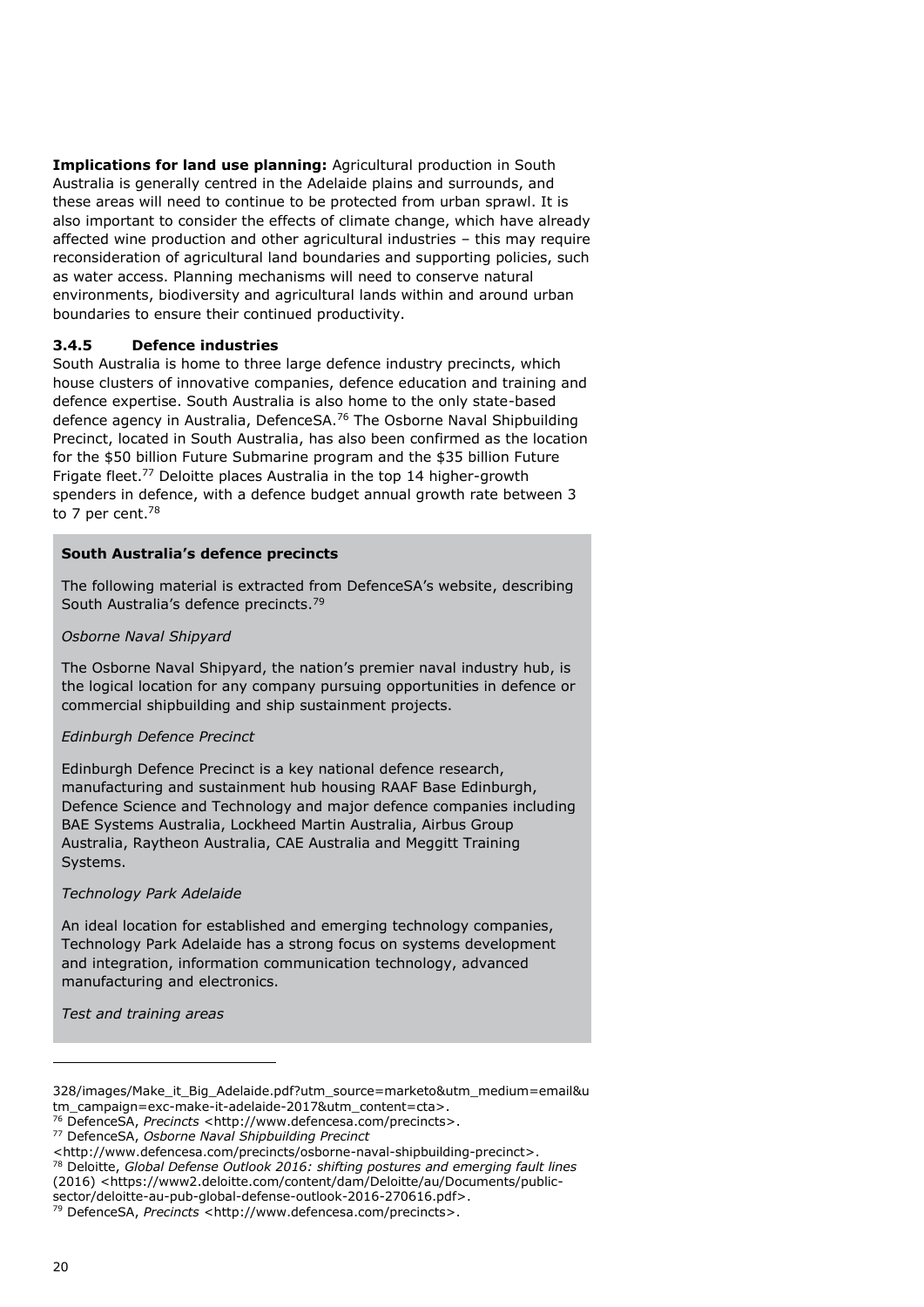South Australia is home to a large and varied contingent of Australian Defence organisation facilities including RAAF Base Edinburgh, DST Edinburgh, Cultana Training Area and Woomera Test Range.

**Implications for land use planning**: While parts of the defence sector have unique requirements – such as the Woomera test range – on the whole, the sector is largely precinct-orientated. As a result, it is important that land use planning continues to focus on designation of employment lands and precincts to support clustering of the industry, leading to agglomeration benefits.

#### <span id="page-22-0"></span>**3.4.6 Health and medical industries**

With Australia's population increasing and people living longer, health care needs are rising. The health care and social assistance sector is already South Australia's largest employer;<sup>[80](#page-22-2)</sup> BankSA and Deloitte Access Economics recognised in 2016 that where employment levels in all other industries plateaued in South Australia, the healthcare sector had grown.<sup>[81](#page-22-3)</sup>

However, there is significant potential in the health and medical research sector in particular. Adelaide is home to Adelaide BioMed City, one of the largest health and life sciences clusters in the Southern Hemisphere. Adelaide BioMed City is located in the CBD, bringing together research, education, clinical care and business development.<sup>[82](#page-22-4)</sup>

**Implications for land use planning**: similar to the defence sector, the promotion of precincts and clustering is important for the success of health and medical industries in South Australia. Land use planning mechanisms should promote the continued development of precincts to support industry clustering.

### <span id="page-22-1"></span>**3.4.7 Creative industries**

South Australia is commonly known as the 'Festival State'. It is home to the largest Fringe festival in the Southern Hemisphere, as well as WOMADelaide, the Adelaide Festival and Adelaide Writer's Week. The arts and recreation services industry contributed a total of \$690 million to the South Australian economy in 2016-17.[83](#page-22-5)

These cultural events attract a significant number of artists and performers, as well as tourists to the state. In 2018, the Adelaide Fringe was the largest ticket selling festival in Australia. Of the 1.5 million tickets sold across Australia, half were sold in South Australia.<sup>[84](#page-22-6)</sup> Temporary events such as the Adelaide Fringe are important to consider in the context of planning, as they bring cultural activities and vibrancy to the city, but may also place strain on surrounding areas.

<span id="page-22-2"></span><sup>80</sup> Australian Bureau of Statistics, *Labour Force, Australia, Quarterly, Feb 2018,* cat. no. 6291.0.55.003 (29 March 2018).

<span id="page-22-3"></span><sup>81</sup> BankSA, *Trends – Health sector in excellent shape* (2016)

<sup>&</sup>lt;https://www.banksa.com.au/content/dam/bsa/downloads/bsa-media-trends-may-2016.pdf>.

<span id="page-22-4"></span><sup>82</sup> Health Industries SA, *Adelaide Biomed City* 

<sup>&</sup>lt;http://healthindustries.sa.gov.au/adelaide-biomed-city/>.

<span id="page-22-5"></span><sup>83</sup> Australian Bureau of Statistics, *Australia National Accounts: State Accounts, 2016- 17,* cat. no. 5220.0 (17 November 2017).

<span id="page-22-6"></span><sup>84</sup> Festivals Adelaide, *Adelaide Fringe is the biggest ticket selling festival in Australia*  (2017) <http://www.festivalsadelaide.com.au/adelaide-fringe-is-the-biggest-ticketselling-festival-in-australia/>.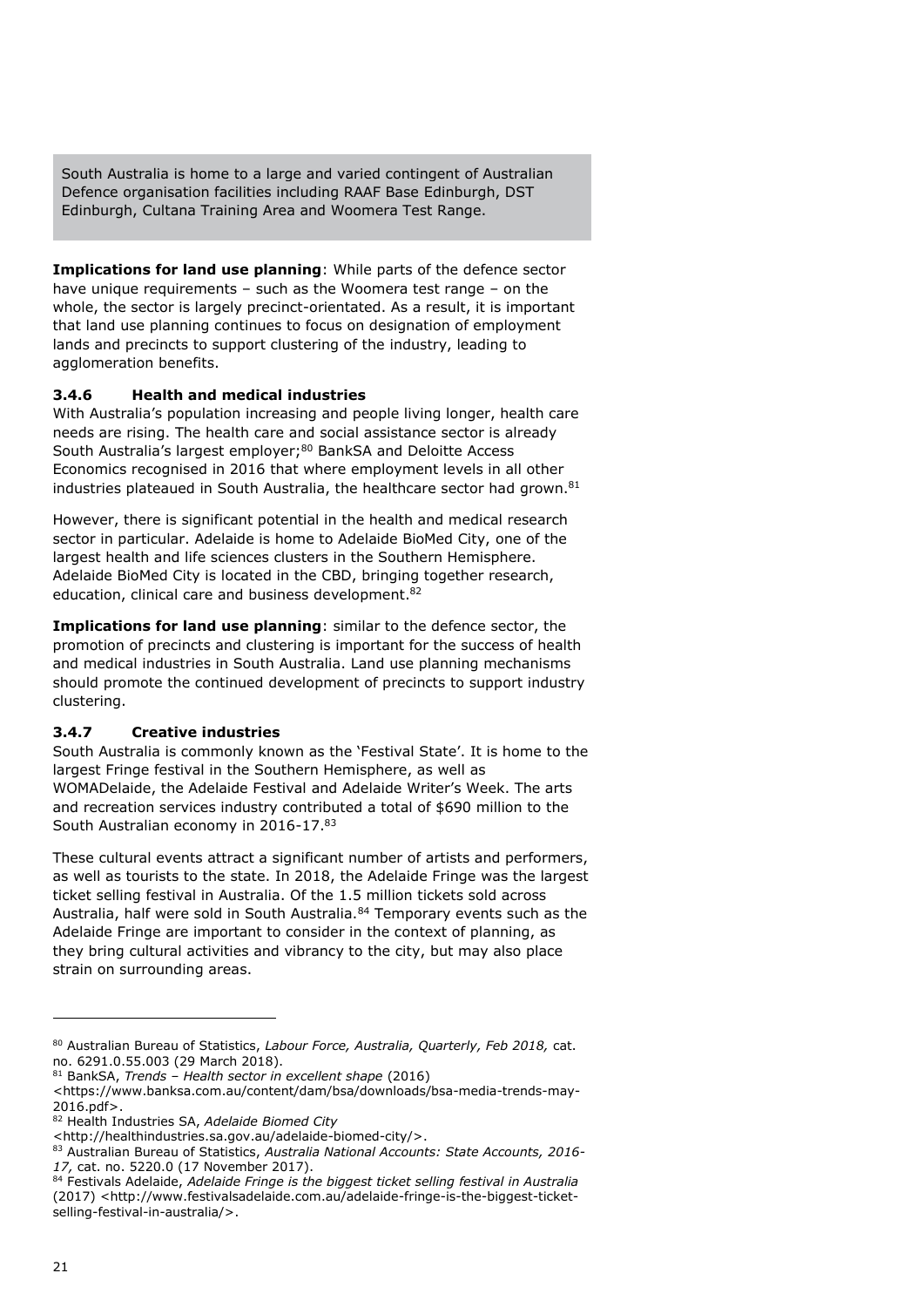More broadly, South Australia also has strengths in other components of the creative industries, such as film production, galleries and museums. The cultural boulevard of North Terrace is one such example of the importance of planning in preserving the heritage and nature of an area.

**Implications for land use planning:** The land uses required for the creative industries may be broad – from film production to hosting temporary events. The nature of the planning system needs to protect cultural heritage which has valuable economic uses.

#### <span id="page-23-0"></span>**3.4.8 Professional and information technology services**

Professional services contributed over \$14.7 billion to South Australia's economy in 2016-17.<sup>[85](#page-23-2)</sup> Although Adelaide is not necessarily considered a financial sector hub, these industries are of significant value to the economy – and will be especially so going forward, as the economy transitions to one that is services-focused. BankSA and Deloitte Access Economics found that over the past 20 years, total jobs in professional services in South Australia increased by 62 per cent, compared to just 24 per cent across all sectors.<sup>[86](#page-23-3)</sup>

As noted in the global trends section, services sectors are subject to the effects of emerging technologies, as well as countries with lower labour costs. However, going forward, agglomeration and clustering will be increasingly important to enhance economic productivity, while taking into account changes in how people work.

**Implications for land use planning**: Land use planning needs to focus on designation of employment lands and precincts to support industry clustering.

#### <span id="page-23-1"></span>**3.5 Implications for South Australia's land use and the new land use planning system**

While South Australia's market and economic structure have evolved over time, the planning system has remained relatively static. Going forward, however, the diversity of the South Australian economy and its population means that land use – and the associated planning system – must be similarly diverse and adaptable to changing circumstances. In summary, some of the conclusions for land use and the new land use planning system include:

- Conserving and protecting agricultural lands, noting South Australia's competitive advantages in agricultural products and sustained demand for food and beverage, but adapting to the effects of climate change to reduce risks
- Focusing on designation of employment lands and precincts to support industry clustering, arising in part due to emerging technologies, but also the increasing trend towards services sectors and South Australia's advantages like health research and defence
- Protecting transit corridors for urban populations, while adapting to increased freight across the economy
- Taking into account the different industry and population mix in regional areas, given the Code will apply state-wide, and continuing

<span id="page-23-2"></span><sup>85</sup> Figure comprises professional, scientific and technical services; financial and insurance services; and rental, hiring and real estate services. Australian Bureau of Statistics, *Australian National Accounts: State Accounts, 2016-*

*<sup>17,</sup>* cat. no. 5220.0 (17 November 2017). <sup>86</sup> BankSA, *Trends – Blue skies for 'white collar' professions* (2016)

<span id="page-23-3"></span><sup>&</sup>lt;https://www.banksa.com.au/content/dam/bsa/downloads/bsa-media-trends-nov-2016.pdf>.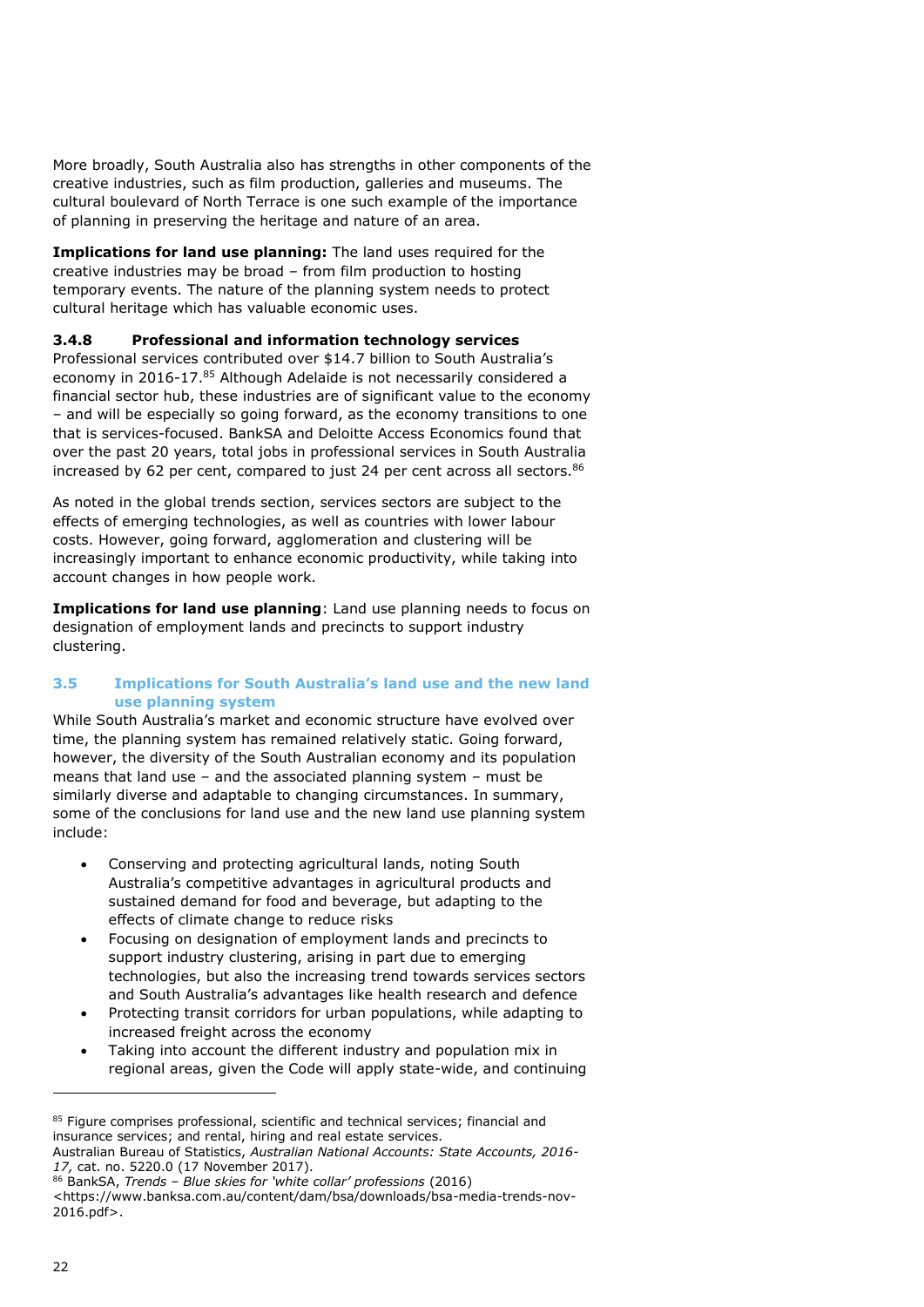to conserve natural environments, biodiversity and agricultural lands within and around urban boundaries to safeguard future production as well as the environment

- Accommodating a growing population in Adelaide, including facilitating activity and mixed use centres, to promote access for individuals to jobs, diverse and affordable housing options, and services and amenity; and supporting transport-oriented development, to reduce costs for government, industry and residents
- Ensuring that Adelaide's liveability is enhanced and it is therefore an attractive place to live and work, by creating the right conditions for housing affordability, ease of transportation and allowing for other infrastructure, attractions and developments that enhance liveability
- Ensuring the right conditions are in place to allow for transport infrastructure developments to enhance mobility across Adelaide for the vast majority of the state's labour force, and to regional areas for freight routes; this will require a focus on transport-orientated development
- Supporting the provision for sufficient accommodation for students to meet increasing demand for international education, as well as the infrastructure required to meet the needs of tourists more broadly in both Adelaide and regional areas, and protecting cultural heritage which has valuable economic uses
- Accommodating increasing exploration and production in the energy and resources industries, while being mindful of environmental concerns.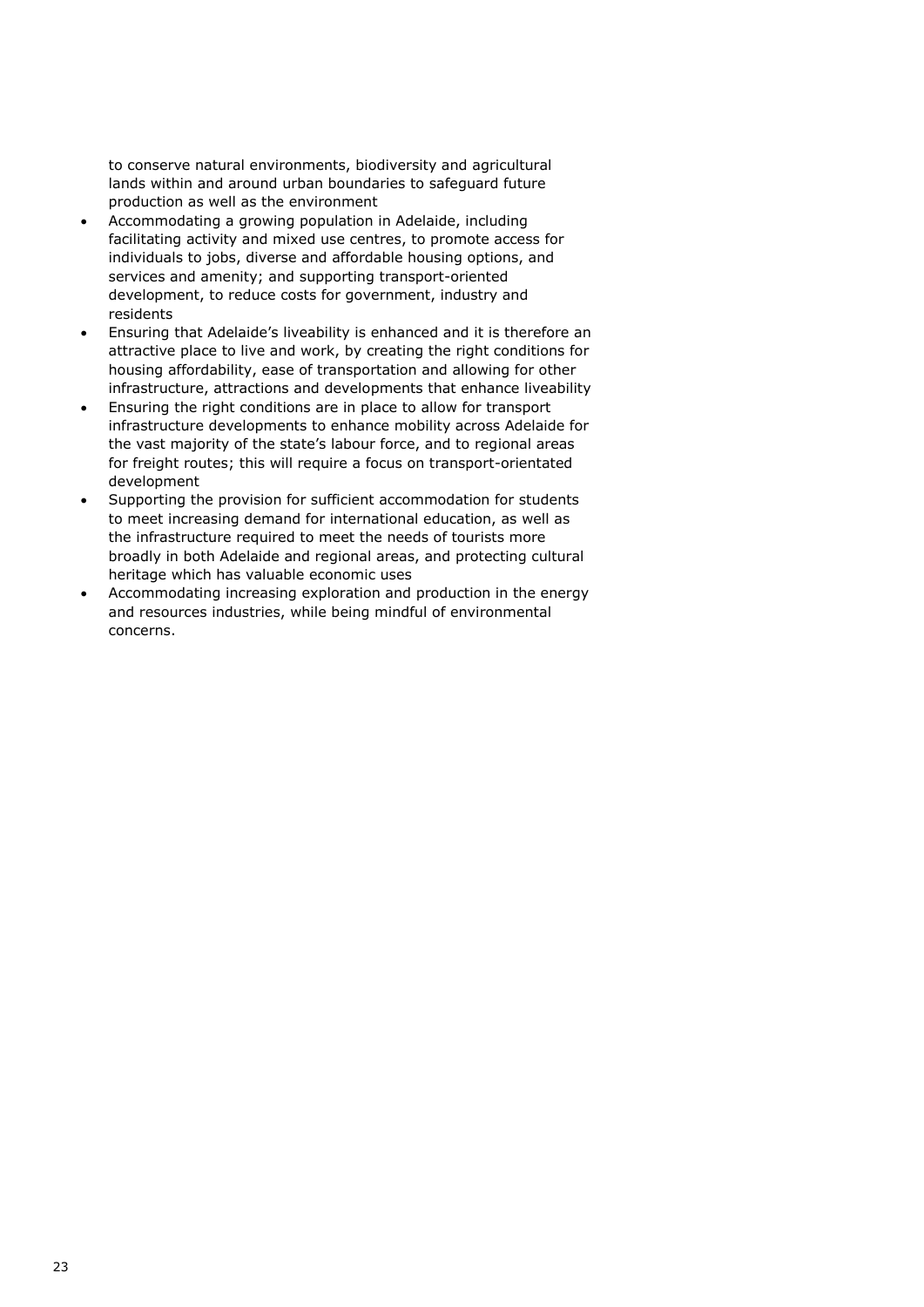### <span id="page-25-0"></span>Limitation of our work

#### <span id="page-25-1"></span>**General use restriction**

This report is prepared solely for the use of the Department of Planning, Transport and Infrastructure. This report is not intended to and should not be used or relied upon by anyone else and we accept no duty of care to any other person or entity. The report has been prepared for the purpose set out in our engagement letter dated 1 June 2018. You should not refer to or use our name or the advice for any other purpose.